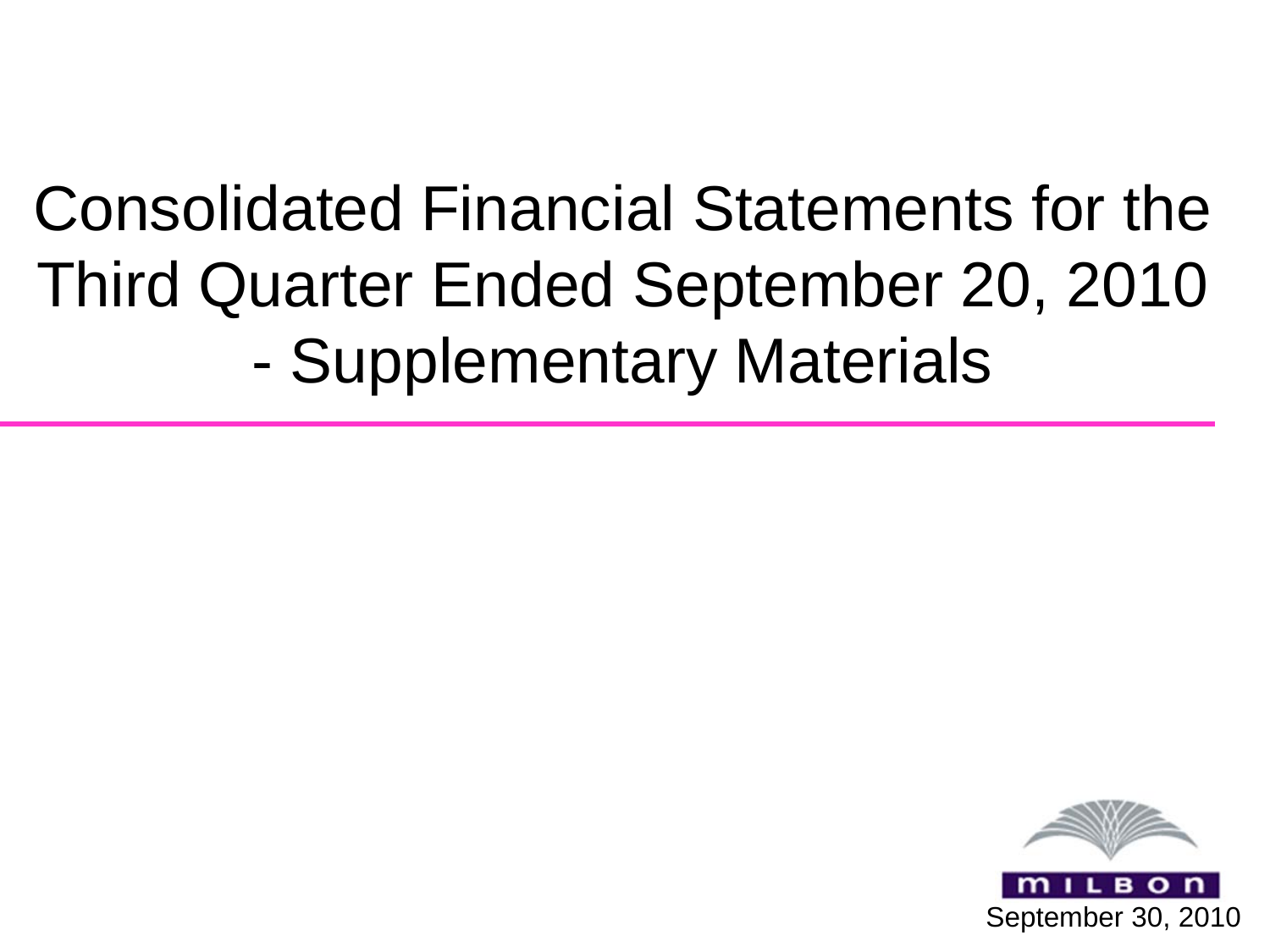# **Table of Contents**

Market Environment

- Consolidated Operating Results
- Breakdown of Consolidated Sales by Product Category
- Consolidated Sales by Product Category
- Consolidated Balance Sheet
- Explanation of Fluctuations in the Consolidated Balance Sheet
- Consolidated Profit and Loss Statement
- Comparison of the Consolidated Profit and Loss Statement with the Previous Fiscal Year and Plans 8
- Consolidated Cash Flows
- **TRETTING IN CONSOLIDATED FACILITY Investment** 10 and Depreciation Costs
- Consolidated Profit and Loss Statement (3rd Quarter) 11

| $\mathbf 1$    | State of Progress of Non-Consolidated<br><b>New Product Sales</b>              | $12 - 13$ |    |
|----------------|--------------------------------------------------------------------------------|-----------|----|
| $\overline{2}$ | Non-Consolidated Trends in the Proportions of                                  |           | 14 |
| 3              | New Products and R&D Costs in Total Sales                                      |           |    |
|                | State of Progress of Overseas Sales                                            |           | 15 |
| 4              | Trends in Milbon Salon and Field Persons                                       |           | 16 |
| 5              | and Market Related Data                                                        |           |    |
| 6              | <b>Non-Consolidated Operating Results</b>                                      | $17 - 20$ |    |
|                | <b>Non-Consolidated Balance Sheet</b>                                          |           |    |
| $\overline{7}$ | Non-Consolidated Statement of Earnings                                         |           |    |
| 8              | Non-Consolidated Trends in Facility Investment ad<br><b>Depreciation Costs</b> |           |    |
|                | <b>Reference Materials</b>                                                     | $21 - 23$ |    |
| 9              | Hair Cosmetic Shipping Statistics (Milbon)                                     |           |    |
|                | <b>Hair Cosmetic Shipping Statistics</b>                                       |           |    |
|                |                                                                                |           |    |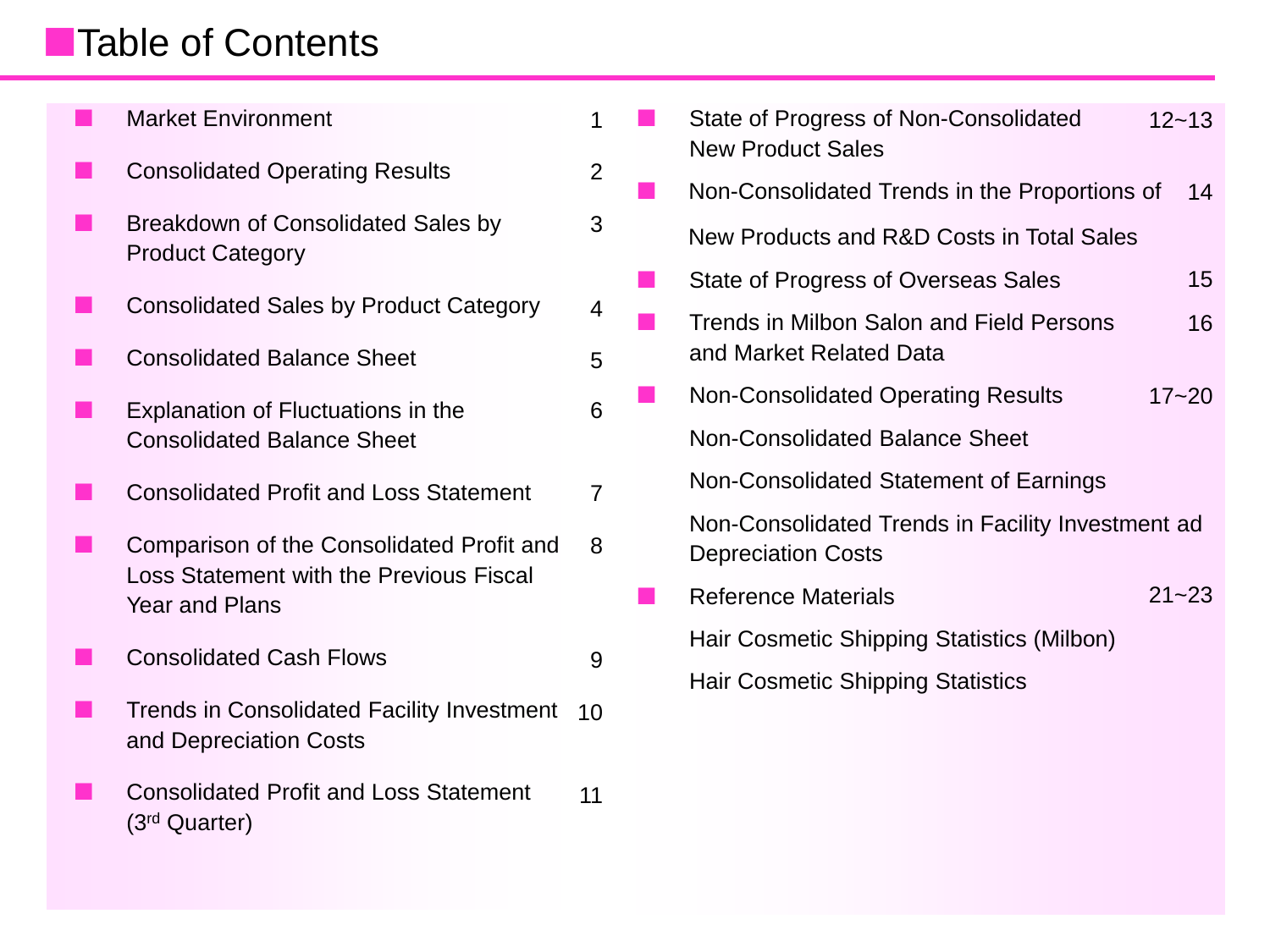# Market Environment

- Although the Japanese economy showed signs of a gentle recovery under the impact of economic stimulus measures in Japan and overseas, and the recovery of demand in newlyemerging economies, personal consumption trends are in a difficult situation, with some exceptions.
- The environment in the professional beauty industry remains in a difficult situation, due to the impact of a decrease in customer visits brought on by a slowing down in the cycle of customer visits to beauty salons and the weakness of spending per customer as well as the declining birthrate and aging society, and changes in demographic trends.
- Products that relieve concerns over hair associated with aging, aimed at women, particularly the second-generation babyboomers who are the main customers of the beauty salon industry, have performed well.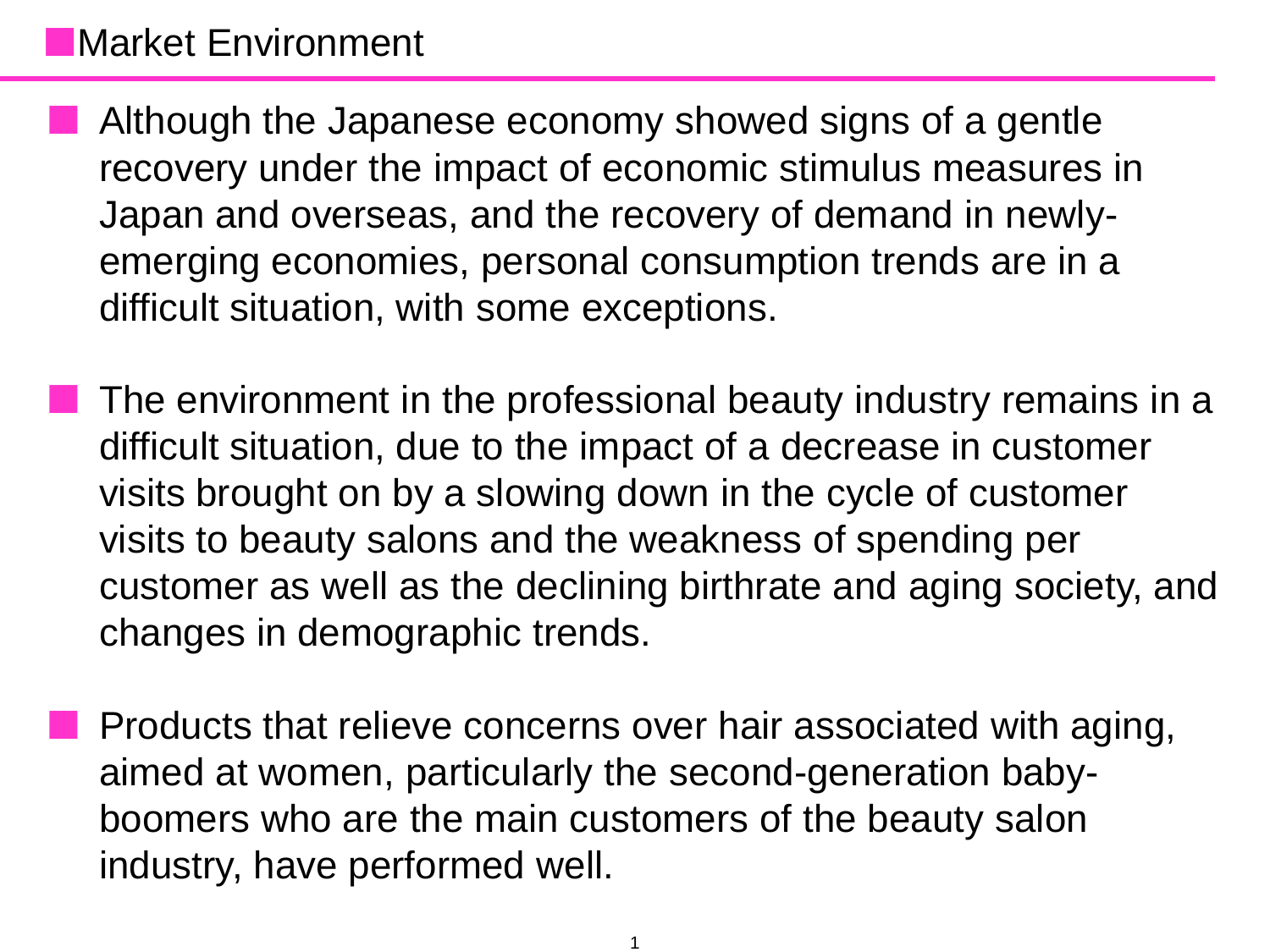## **(Unit: millions of yen)**

|                                                       |               | Value         |               | <b>Previous</b><br>year | Growth<br>rate | Achieveme<br>nt rate |
|-------------------------------------------------------|---------------|---------------|---------------|-------------------------|----------------|----------------------|
|                                                       | Previous year | <b>Target</b> | <b>Result</b> | Increase/<br>decrease   | $\frac{0}{0}$  | $\frac{0}{0}$        |
| <b>Sales</b>                                          | 14,128        | 14,686        | 14,345        | 216                     | 101.5          | 97.7                 |
| Gross margin<br>on sales                              | 8,996         | 9,529         | 9,541         | 545                     | 106.1          | 100.1                |
| Selling, general<br>and<br>administrative<br>expenses | 6,663         | 6,907         | 6,771         | 108                     | 101.6          | 98.0                 |
| Operating<br>income                                   | 2,333         | 2,622         | 2,770         | 436                     | 118.7          | 105.7                |
| Ordinary<br>income                                    | 2,200         | 2,442         | 2,601         | 401                     | 118.2          | 106.5                |
| Quarterly<br>net income                               | 1,183         | 1,377         | 1,523         | 340                     | 128.8          | 110.7                |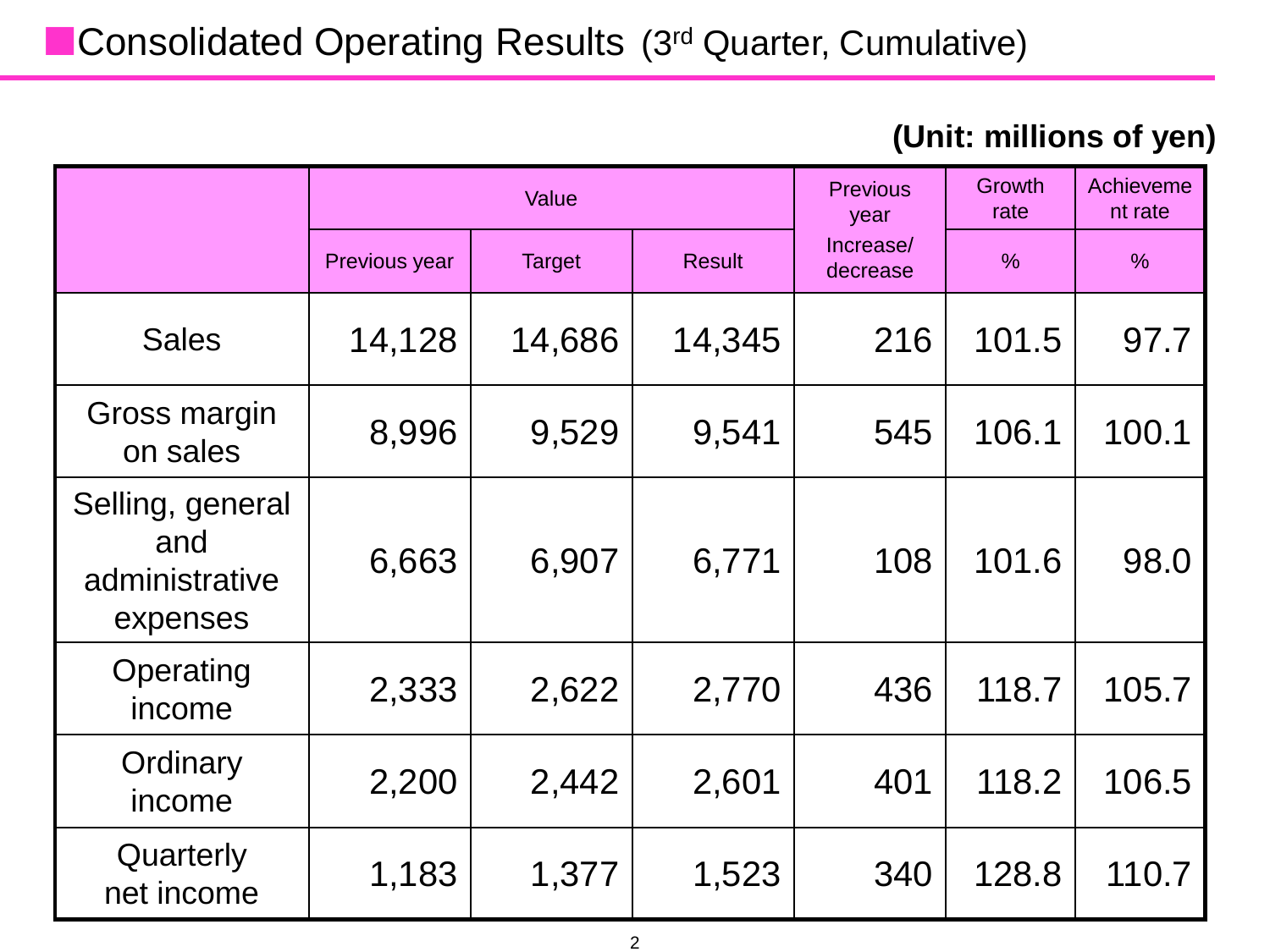### **(Unit: millions of yen)**

| roduct<br>P.               | 3rd quarter,<br>previous term |           | Current 3rd quarter |           | Increase/      | <b>Growth rate</b> |
|----------------------------|-------------------------------|-----------|---------------------|-----------|----------------|--------------------|
| Category                   | <b>Sales</b>                  | Ratio (%) | <b>Sales</b>        | Ratio (%) | decrease       | (% )               |
| Permanent<br>wave products | 1,527                         | 10.8      | 1,514               | 10.6      | $\triangle$ 12 | 99.2               |
| Hair care<br>products      | 7,180                         | 50.8      | 7,309               | 51.0      | 129            | 101.8              |
| Hair coloring<br>products  | 5,210                         | 36.9      | 5,314               | 37.0      | 103            | 102.0              |
| <b>Others</b>              | 210                           | 1.5       | 206                 | 1.4       | $\triangle 3$  | 98.3               |
| Total                      | 14,128                        | 100.0     | 14,345              | 100.0     | 216            | 101.5              |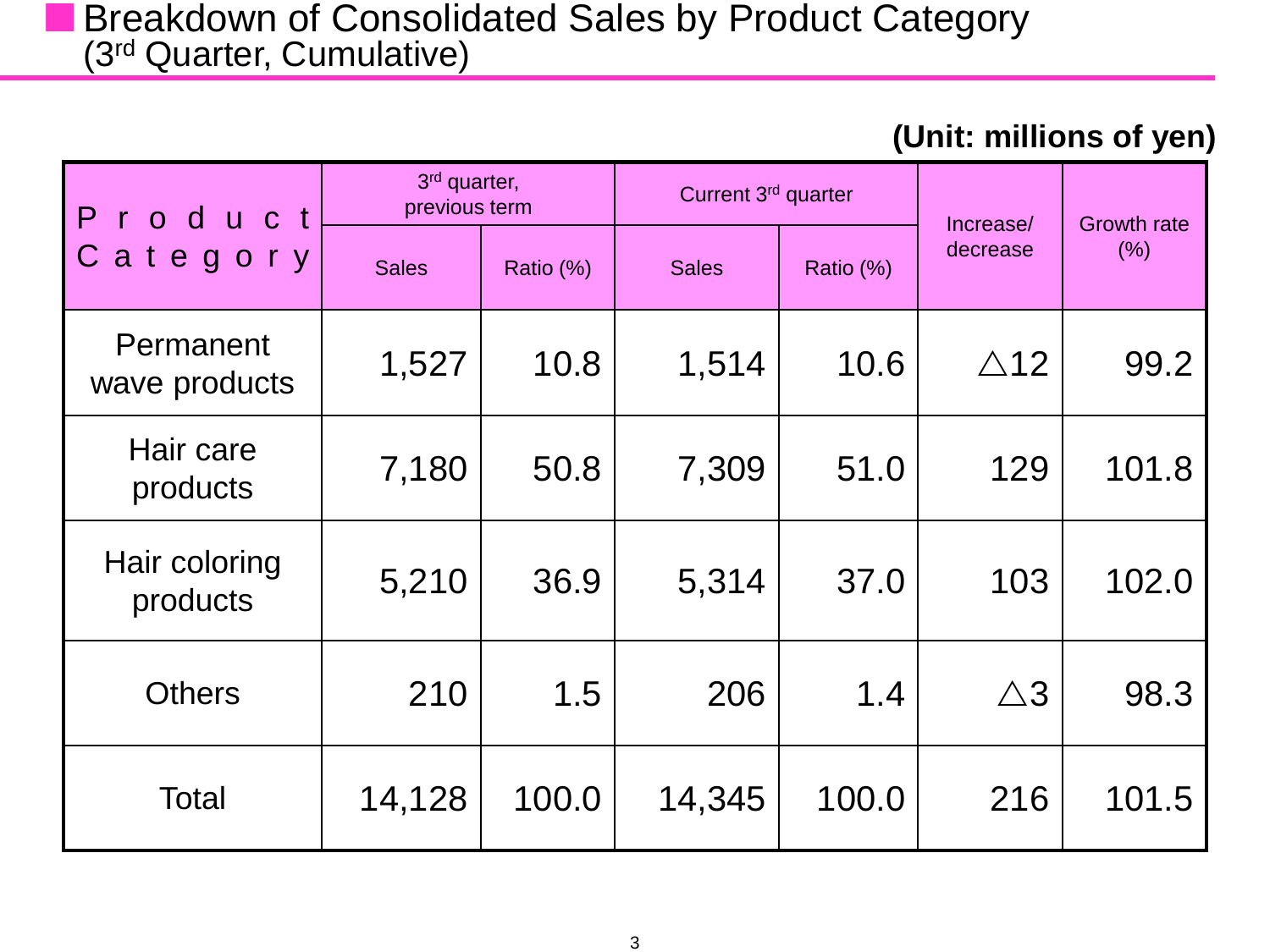# **E** Consolidated Sales by Product Category

## **Permanent wave products**

- Liscio Glanfe, a new straight perm agent, has been received well. Replacement of existing straight perm agents is advancing due to the expression of soft, round-feeling silhouettes that respond to hair quality.
- The market development of Lifume, which creates the allure of a new perm, has been delayed.

## **Hair care products**

- Qufra, a styling agent for creating hair designs that help to realize the "desired female image", is facing an uphill battle.
- Sales of Deesse's Aprou, which eliminates concerns over hair associated with aging, and salon treatments centered on Inphenom, which repairs hair damage, showed good results.

### **Hair coloring products**

- Sales of hair color agents for gray hair (Liseinter and Farglan), which appeal to women with the allure of salon colors, have grown.
- Sales of Ordeve fashion color agents declined slightly under the effect of market competition with home color agents.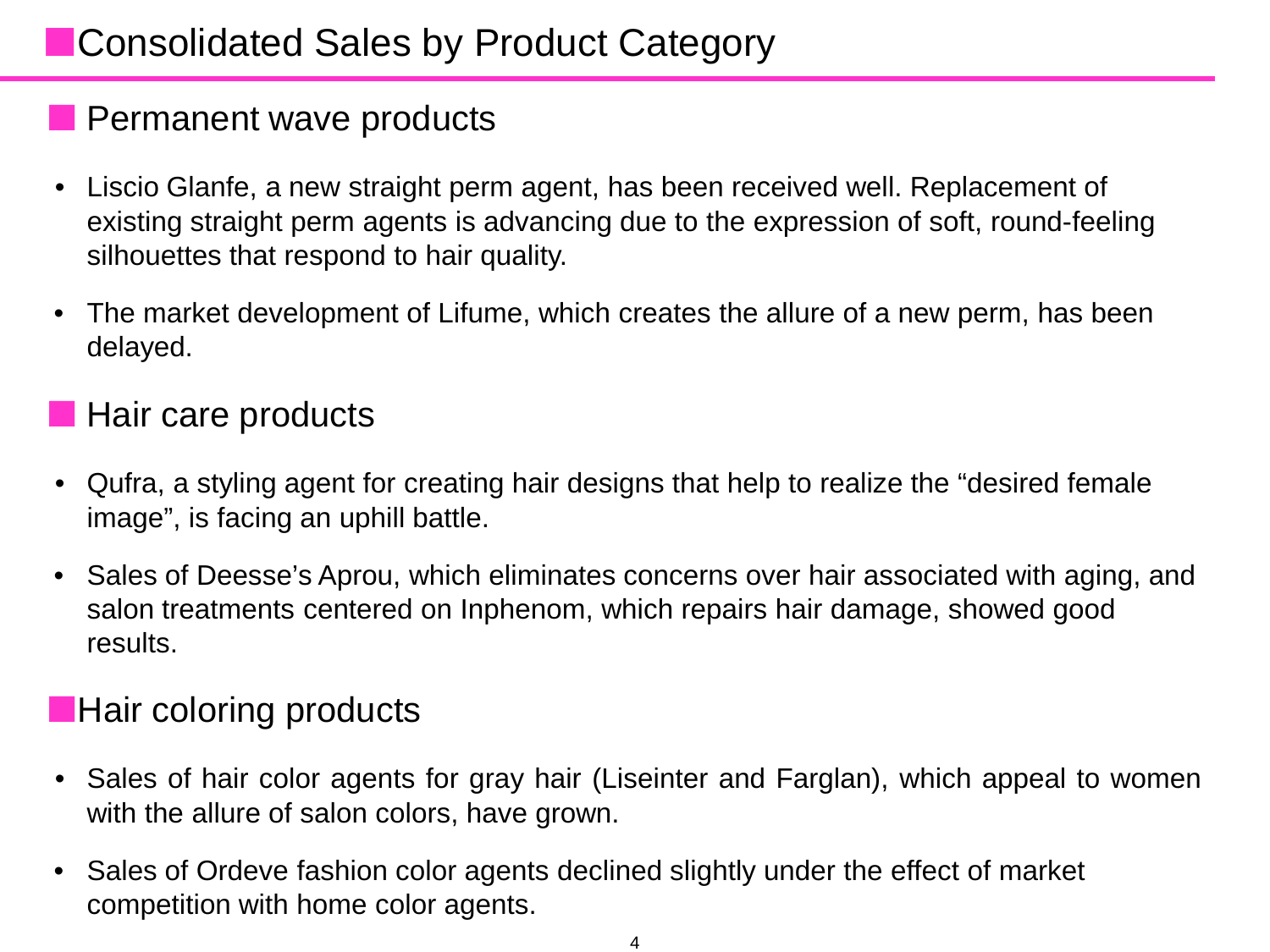## **Consolidated Balance Sheet**

#### Item Previous consolidated fiscal year < Ended December  $20.2009 >$ Ratio 3<sup>rd</sup> quarter, current consolidated fiscal year < Ended September  $20.2010 >$ Ratio Increase/ decrease Cash and bank deposits Trade notes and accounts receivable Inventory assets Deferred tax assets **Others** Loan loss reserves 1,666,170 2,804,683 2,163,697 244,361 117,925  $\triangle$  9.017 1,896,118 2,434,258 2,473,901 229,172 138,050  $\triangle$  7.776 229,948  $\triangle$  370,425 310,204  $\triangle$  15.189 20,125 1,241 Total current assets 6,987,821 34.3 7,163,724 35.1 175,903 Buildings and other structures Machinery, equipment and vehicles for transportation Land Construction in progress **Others** 3,627,958 1,306,380 4,763,766 709,139 233,024 3,408,629 1,055,250 4,763,766 1,094,672 250,305  $\triangle$  219.329  $\triangle$  251,130 - 385,533 17,281 Total tangible fixed assets  $\begin{vmatrix} 1 & 10,640,269 & 52.3 & 10,572,624 & 51.9 & \Delta 67,645 \end{vmatrix}$ Total intangible fixed assets | 318,593 | 1.6 411,050 | 2.0 92,457 Investments and other assets Long-term loans Prepaid pension costs Deferred tax assets **Others** Loan loss reserves 1,307,670 61,790 82,425 496,112 524,366  $\triangle$ 65,160 1,180,275 48,453 49,936 572,955 430,245  $\triangle$  36,669  $\triangle$  127.395  $\triangle$  13.337  $\triangle$  32,489 76,843  $\land$  94.121 28,491 Total investments and other assets 2,407,204 11.8 2,245,196 11.0 162,008 Total fixed assets 13,366,068 65.7 13,228,872 64.9 137,196 Total assets 20,353,890 100% 20,392,596 100% 38,706 Item Previous consolidated fiscal year < Ended December  $20.2009 >$ Ratio 3<sup>rd</sup> quarter, current consolidated fiscal year < Ended September 20,  $2010 >$ Ratio Increase/ decrease Notes and accounts payable Accounts payable Accrued expenses payable Corporate taxes payable Reserve for returned goods Reserve for bonuses **Others** 953,356 - 1,370,388 571,930 31,720 62,685 256,617 - 514,664 976,894 467,167 13,984 264,841 297,425  $\triangle$  953.356 514,664  $\triangle$  393.494  $\triangle$  104.763  $\triangle$ 17,736 202,156 40,808 Total current liabilities 3,246,698 16.0 2,534,978 12.4 711,720 Long-term accrued expenses payable Reserve for loss on guarantees **Others** 312,004 39,000 102,629 312,004 39,000 100,559 - -  $\triangle$  2.070 Total fixed liabilities  $\begin{array}{|c|c|c|c|c|c|c|c|c|} \hline \text{Total fixed liabilities} & 453.633 & 2.2 & 451.563 & 2.2 & \Delta 2.070 \hline \end{array}$ Total liabilities 3,700,331 18.2 2,986,541 14.6 713,790 Capital stock Capital surplus Retained earnings (Inc. current net income) Treasury stock 2,000,000 199,120 14,637,996 (1,785,483)  $\triangle$  38.572 2,000,000 199,120 15,472,337 (1,523,841)  $\triangle$  38.234 - - 834,341 338 Total shareholders' equity | 16,798,543 | 82.5 | 17,633,222 | 86.5 | 834,679 Net unrealized gains on other securities Foreign currency translation adiustments  $\triangle$  71.571  $\triangle$  73.412  $\triangle$  141.989  $\land$  85,178  $\triangle$  70.418  $\triangle$  11,766 Total valuation and translation adjustments  $\triangle$  144,984  $\triangle$  0.7  $\triangle$  227,167  $\triangle$  1.1  $\triangle$  82,183 Total net assets 16,653,559 81.8 17,406,055 85.4 752,496 Total liabilities and net assets 20,353,890 100% 20,392,596 100% 38,706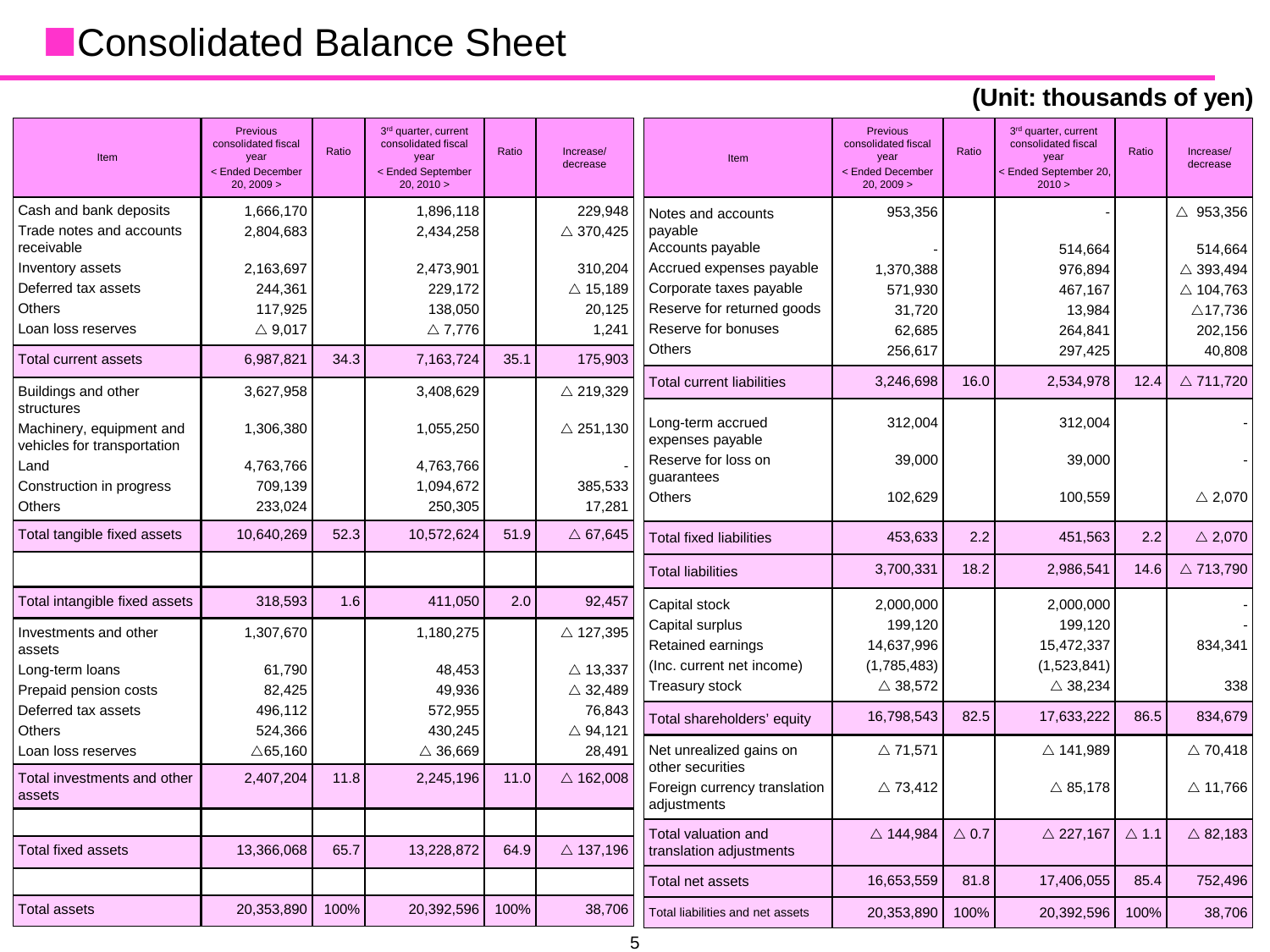# **Explanation of Fluctuations in the Consolidated Balance Sheet**

Total assets were 20,300 million yen, an increase of 38 million yen in comparison to the end of the previous fiscal year.

#### Current assets

Current assets increased 175 million yen.

| $\bigcirc$ Cash and bank<br>deposits | 2,290 million yen | This was due to<br>increases in cash |
|--------------------------------------|-------------------|--------------------------------------|
|                                      |                   | flows from operating                 |
|                                      |                   | activities, mainly                   |
|                                      |                   | an increase in income.               |
| $\circ$ Trade notes and              | - 370 million yen | This is because there are            |
| accounts receivable                  |                   | differences due to                   |
|                                      |                   | seasonal variations                  |
|                                      |                   | compared to sales                    |
|                                      |                   | in December last year.               |
| $\circ$ Inventory assets             | 310 million yen   | This is an increase                  |
|                                      |                   | in inventories due                   |
|                                      |                   | to new products.                     |
|                                      |                   |                                      |

#### Fixed assets

Fixed assets decreased 137 million yen.

#### Tangible/ intangible fixed assets

- 
- $\circlearrowright$  Machinery, equipment and vehicles for transportation
- $\circlearrowright$  Construction in progress

Investments and other assets

- 251 million yen
- 385 million yen
- $\circ$  Buildings and structures  $\qquad \qquad$  219 million yen This decreased due to amortization This decreased due to amortization This is the extension and reconstruction
	- work at Tokyo Branch.
- $\circ$  Investment in securities  $\qquad \qquad$  127 million yen This is a decrease due to the evaluation of market prices.

### **Assets Liabilities**

Total liabilities decreased 713 million yen.

#### Current liabilities

Current liabilities decreased 711 million yen.

|                                       |                   | $\circ$ Notes and accounts - 953 million yen] This is because Milbon changed the |
|---------------------------------------|-------------------|----------------------------------------------------------------------------------|
| payable                               |                   | payment method from note-based                                                   |
| $\circ$ Accounts payable              |                   | 514 million yen   payment to cash payments.                                      |
| ○ Accrued expenses                    | - 393 million yen | This is mainly a decrease due to                                                 |
| payable                               |                   | rebate payments.                                                                 |
| O Reserve for bonuses 202 million yen |                   | This is the posting of the allowance<br>for second half bonuses.                 |

#### Fixed liabilities

There was no change in fixed liabilities.

### **Net assets**

Net assets increased 752 million yen.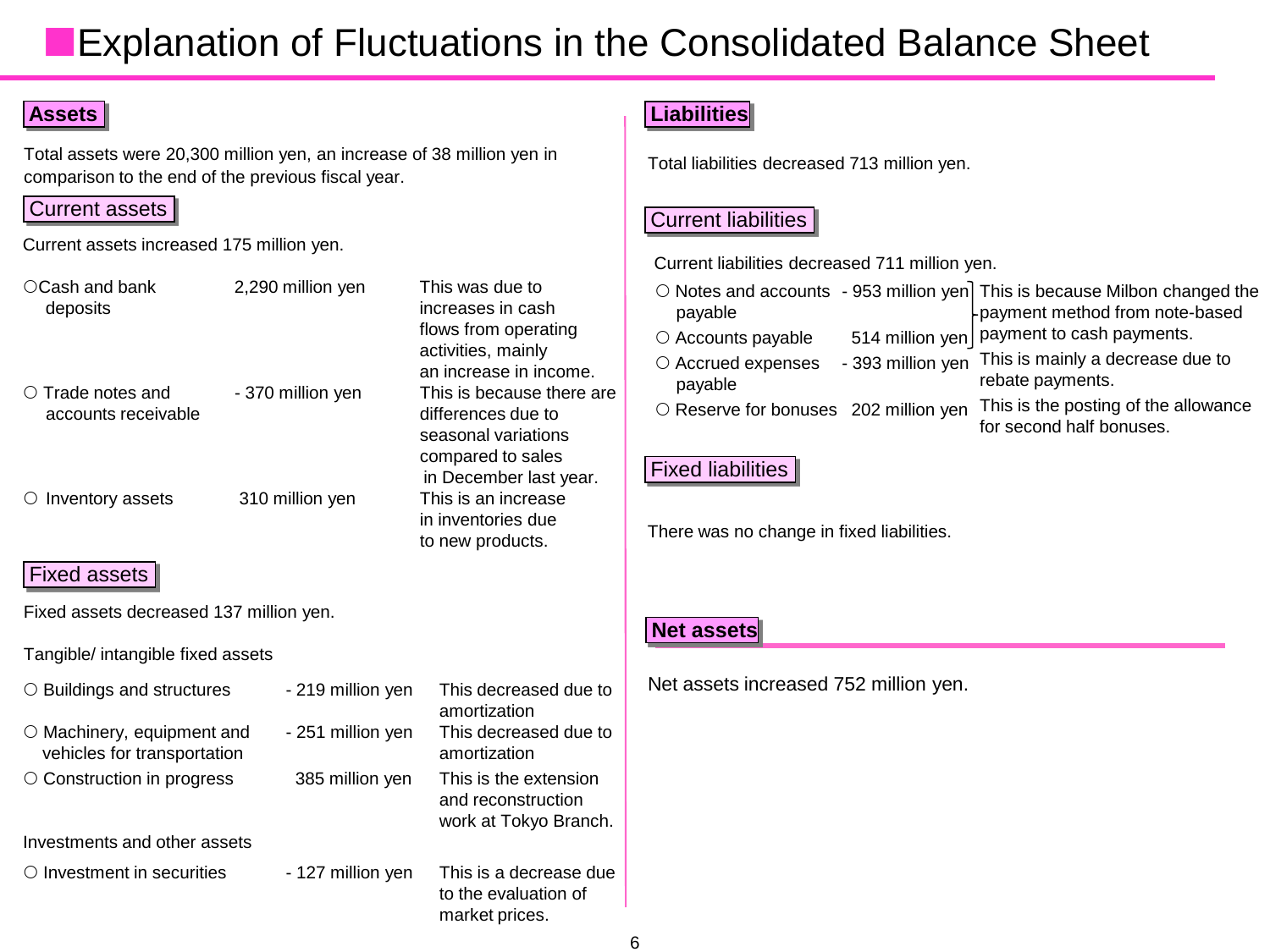# **Consolidated Profit and Loss Statement (3rd Quarter, Cumulative)**

### **(Unit: thousands of yen)**

|                         |                                                                                                   |                                        |                 |                                       |                 | 3rd Quarter, Cumulative                |                 |             |                     |                                                    |                                      |
|-------------------------|---------------------------------------------------------------------------------------------------|----------------------------------------|-----------------|---------------------------------------|-----------------|----------------------------------------|-----------------|-------------|---------------------|----------------------------------------------------|--------------------------------------|
|                         |                                                                                                   | <b>Results for</b><br>fiscal year 2009 | Ratio           | <b>Target for</b><br>fiscal year 2010 | Ratio           | <b>Results for</b><br>fiscal year 2010 | Ratio           | Growth rate | Achievement<br>rate | Increase/ decrease against<br>previous fiscal year | Increase/ decrease<br>against target |
|                         | Permanent wave<br>products                                                                        | 1,527,186                              | 10.8            | 1,627,000                             | 11.1            | 1,514,298                              | 10.6            | 99.2        | 93.1                | $\triangle$ 12,888                                 | $\triangle$ 112,702                  |
|                         | Hair care products                                                                                | 7,180,006                              | 50.8            | 7,455,000                             | 50.7            | 7,309,411                              | 51.0            | 101.8       | 98.0                | 129,405                                            | $\triangle$ 145,589                  |
| Product category totals | Hair coloring products                                                                            | 5,210,477                              | 36.9            | 5,415,000                             | 36.9            | 5,314,343                              | 37.0            | 102.0       | 98.1                | 103,866                                            | $\triangle$ 100,657                  |
|                         | <b>Others</b>                                                                                     | 210,492                                | 1.5             | 189,000                               | 1.3             | 206,977                                | 1.4             | 98.3        | 109.5               | $\triangle$ 3,515                                  | 17,977                               |
|                         | Net sales                                                                                         | 14,128,162                             | 100%            | 14,686,000                            | 100%            | 14,345,031                             | 100%            | 101.5       | 97.7                | 216,869                                            | $\triangle$ 340,969                  |
|                         | Cost of products/<br>merchandise sold                                                             | 5,131,452                              | 36.3            | 5,157,000                             | 35.1            | 4,803,155                              | 33.5            | 93.6        | 93.1                | $\triangle$ 328,297                                | $\triangle$ 353,845                  |
|                         | Total sales revenues                                                                              | 8,996,710                              | 63.7            | 9,529,000                             | 64.9            | 9,541,875                              | 66.5            | 106.1       | 100.1               | 545,165                                            | 12,875                               |
|                         | Labor costs                                                                                       | 2,070,170                              | 14.7            | 2,193,760                             | 14.9            | 2,142,762                              | 14.9            | 103.5       | 97.7                | 72,592                                             | $\triangle$ 50,998                   |
|                         | Travel costs/<br>transportation costs                                                             | 365,220                                | 2.6             | 381,030                               | 2.6             | 406,494                                | 2.8             | 111.3       | 106.7               | 41,274                                             | 25,464                               |
|                         | Sales/ advertising/<br>marketing costs*                                                           | 1,453,964                              | 10.3            | 1,456,670                             | 9.9             | 1,443,404                              | 10.1            | 99.3        | 99.1                | $\triangle$ 10,560                                 | $\triangle$ 13,266                   |
|                         | Depreciation costs                                                                                | 251,154                                | 1.8             | 252,500                               | 1.7             | 249,113                                | 1.7             | 99.2        | 98.7                | $\triangle$ 2,041                                  | $\triangle$ 3,387                    |
| inimps<br>inimi         | Others                                                                                            | 2,522,520                              | 17.9            | 2,623,040                             | 17.9            | 2,529,827                              | 17.6            | 100.3       | 96.4                | 7,307                                              | $\triangle$ 93,213                   |
|                         | Total                                                                                             | 6,663,031                              | 47.2            | 6,907,000                             | 47.0            | 6,771,603                              | 47.2            | 101.6       | 98.0                | 108,572                                            | $\triangle$ 135,397                  |
|                         | Operating income                                                                                  | 2,333,678                              | 16.5            | 2,622,000                             | 17.9            | 2,770,272                              | 19.3            | 118.7       | 105.7               | 436,594                                            | 148,272                              |
| Non-<br>operating       | Income                                                                                            | 106,906                                | 0.8             | 71,600                                | 0.5             | 96,580                                 | 0.7             | 90.3        | 134.9               | $\triangle$ 10,326                                 | 24,980                               |
|                         | Costs                                                                                             | 240,303                                | 1.7             | 251,600                               | 1.7             | 265,156                                | 1.8             | 110.3       | 105.4               | 24,853                                             | 13,556                               |
|                         | Ordinary income                                                                                   | 2,200,282                              | 15.6            | 2,442,000                             | 16.6            | 2,601,696                              | 18.1            | 118.2       | 106.5               | 401,414                                            | 159,696                              |
| Extraordinary           | Income                                                                                            | 15,887                                 | 0.1             |                                       |                 | 4,475                                  | 0.0             | 28.2        |                     | $\triangle$ 11,412                                 | 4,475                                |
|                         | Loss                                                                                              | 134,015                                | 0.9             | 10.000                                | 0.1             | 24,854                                 | 0.2             | 18.5        | 248.5               | $\triangle$ 109,161                                | 14,854                               |
|                         | Net income before taxes and<br>other adjustments                                                  | 2,082,154                              | 14.7            | 2,432,000                             | 16.6            | 2,581,318                              | 18.0            | 124.0       | 106.1               | 499,164                                            | 149,318                              |
|                         | Corporate, inhabitant and<br>enterprise taxes                                                     | 990,884                                | 7.0             | 1,081,000                             | 7.4             | 1,072,239                              | 7.5             |             |                     | 81,355                                             | $\triangle$ 8,761                    |
|                         | Adjustment for difference of tax<br>allocation between financial<br>accounting and tax accounting | $\triangle$ 92,083                     | $\triangle$ 0.7 | $\triangle$ 26,000                    | $\triangle$ 0.2 | $\triangle$ 14,762                     | $\triangle$ 0.1 | 117.7       | 100.2               | 77,321                                             | 11,238                               |
|                         | Quarterly net income                                                                              | 1,183,352                              | 8.4             | 1,377,000                             | 9.4             | 1,523,841                              | 10.6            | 128.8       | 110.7               | 340,489                                            | 146,841                              |

\* "Sales/ advertising/ marketing costs" shows the total of sales promotion costs, advertising costs and market development costs.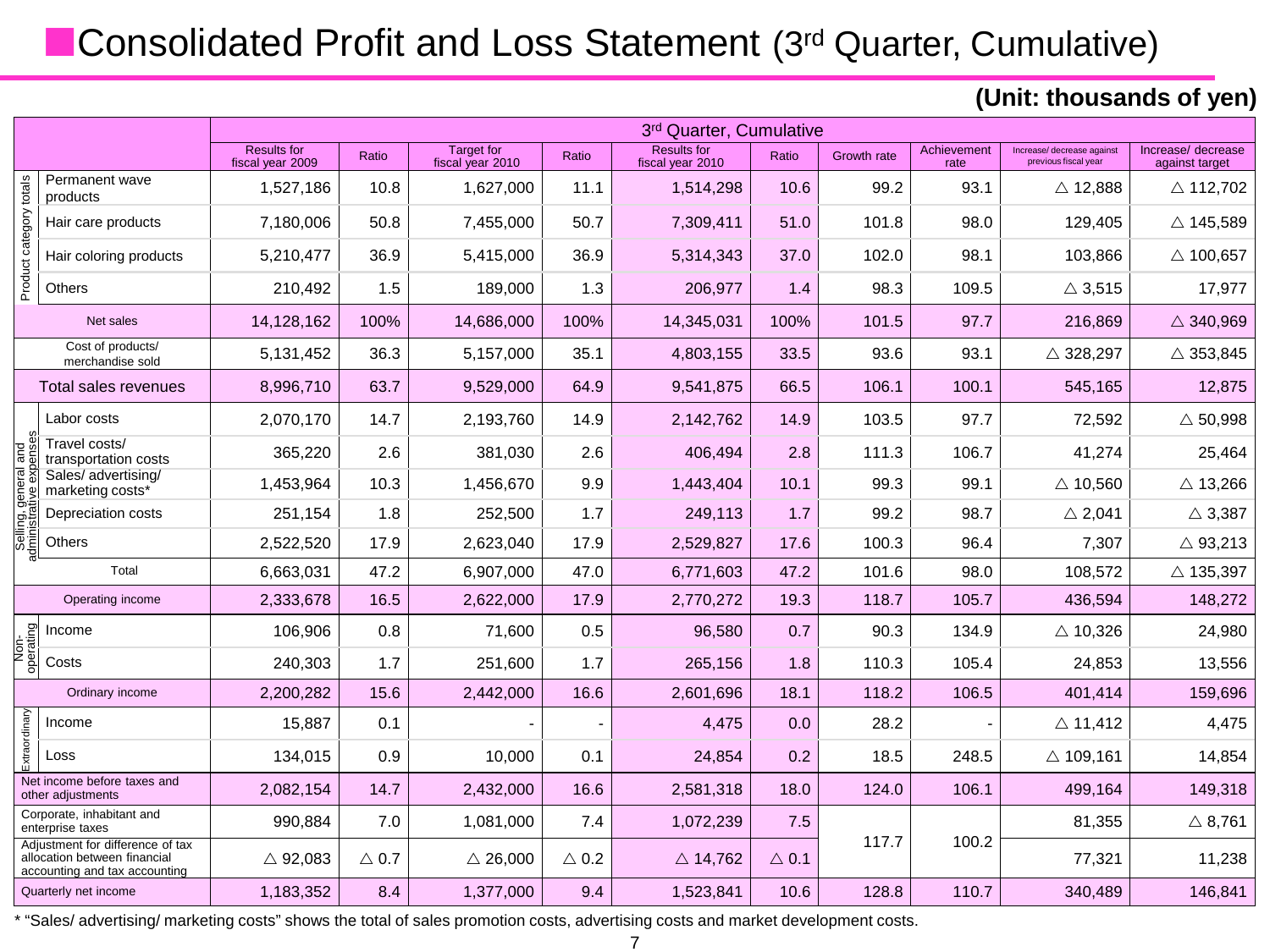## **Comparison of the Consolidated Statement of Earnings with the** Previous Fiscal Year and Plans

| Comparison with the previous fiscal year                                                                                                                                                                                                                                                                                                        |                                                                                                                                                                                |                                                                                                | Comparison with targets                                                                                                                                                                                                                                                   |                                                                                                                                                                                                                               |                                                                                     |
|-------------------------------------------------------------------------------------------------------------------------------------------------------------------------------------------------------------------------------------------------------------------------------------------------------------------------------------------------|--------------------------------------------------------------------------------------------------------------------------------------------------------------------------------|------------------------------------------------------------------------------------------------|---------------------------------------------------------------------------------------------------------------------------------------------------------------------------------------------------------------------------------------------------------------------------|-------------------------------------------------------------------------------------------------------------------------------------------------------------------------------------------------------------------------------|-------------------------------------------------------------------------------------|
| Sales were 14,300 million yen, an increase of 216 million yen in comparison to the<br>previous fiscal year. The comparison by product category is as follows.                                                                                                                                                                                   |                                                                                                                                                                                |                                                                                                | Sales were 14,300 million yen, a decrease of 340 million yen in comparison with the<br>target. Comparisons by product category are as follows.                                                                                                                            |                                                                                                                                                                                                                               |                                                                                     |
| Permanent wave products<br>Hair care products<br>Hair coloring products<br><b>Others</b>                                                                                                                                                                                                                                                        | - 12 million yen<br>129 million yen<br>103 million yen<br>- 3 million yen                                                                                                      |                                                                                                | Permanent wave products<br>Hair care products<br>Hair coloring products<br><b>Others</b>                                                                                                                                                                                  | - 112 million yen<br>- 145 million yen<br>- 100 million yen<br>17 million yen                                                                                                                                                 |                                                                                     |
| Total revenues were 9,540 million yen, an increase of 545 million yen in<br>comparison to the previous year. In addition, the gross profit margin was 66.5%,<br>2.8 points higher than the previous year. The breakdown of that increase is as<br>follows.                                                                                      |                                                                                                                                                                                |                                                                                                | 2. Total revenues were 9,540 million yen, an increase of 12 million yen in comparison to<br>the target. In addition, the gross profit margin was 66.5%, 1.6 points higher than the<br>target. The breakdown of that increase is as follows.                               |                                                                                                                                                                                                                               |                                                                                     |
| Reduction of costs due to integration of production site etc.<br>Decrease in manufacturing costs due to production improvement<br>activities<br>Decrease in inventory asset disposal losses/ valuation losses<br>Decrease in return adjustment reserve provisions<br>Raw material cost reduction effects<br>Sales product mix<br><b>Balance</b> |                                                                                                                                                                                | 1.0 points<br>0.4 points<br>0.4 points<br>0.1 points<br>0.3 points<br>0.6 points<br>2.8 points | Decrease in manufacturing costs due to production improvement<br>activities<br>Decrease in return adjustment reserve provisions<br>Raw material cost reduction effects<br>Manufacturing adjustment due to non-achievement of sales<br>Sales product mix<br><b>Balance</b> |                                                                                                                                                                                                                               | 0.8 points<br>0.1 points<br>0.2 points<br>$-0.5$ points<br>1.0 points<br>1.6 points |
| Total selling, general and administrative expenses were 6,770 million yen, an<br>increase of 108 million yen in comparison to the previous fiscal year. The main<br>factors in this increase were as follows.                                                                                                                                   |                                                                                                                                                                                |                                                                                                | 3. Total selling, general and administrative expenses were 6,770 million yen, a<br>decrease of 135 million yen in comparison to the target. The main factor in this<br>decrease was being able to control costs within budgets at all subsidiaries.                       |                                                                                                                                                                                                                               |                                                                                     |
| Labor costs<br>72 million yen<br>Milbon Korea<br>70 million yen                                                                                                                                                                                                                                                                                 | This was due to an increase in personnel.<br>The cumulative figures for the 3rd quarter<br>increased overall due to the<br>establishment of Milbon Korea in July last<br>year. |                                                                                                | Labor costs<br>- 93 million yen<br><b>Others</b>                                                                                                                                                                                                                          | - 50 million yen  This was due to a decrease in variable wages.<br>This was mainly due to R&D expenses, which<br>decreased 53 million yen. This was because<br>R&D was delayed to the 4 <sup>th</sup> quarter and<br>onwards. |                                                                                     |
| Ordinary income was 2,601 million yen, an increase of 401 million yen in<br>comparison to the previous fiscal year.                                                                                                                                                                                                                             |                                                                                                                                                                                |                                                                                                | Ordinary income was 2,601 million yen, an increase of 159 million yen in comparison<br>to the target.                                                                                                                                                                     |                                                                                                                                                                                                                               |                                                                                     |
| 5. Current net income was 1,520 million yen, an increase of 340 million yen in<br>comparison to the previous fiscal year.                                                                                                                                                                                                                       |                                                                                                                                                                                |                                                                                                | 5. Current net income was 1,520 million yen, an increase of 146 million yen in<br>comparison to the target.                                                                                                                                                               |                                                                                                                                                                                                                               |                                                                                     |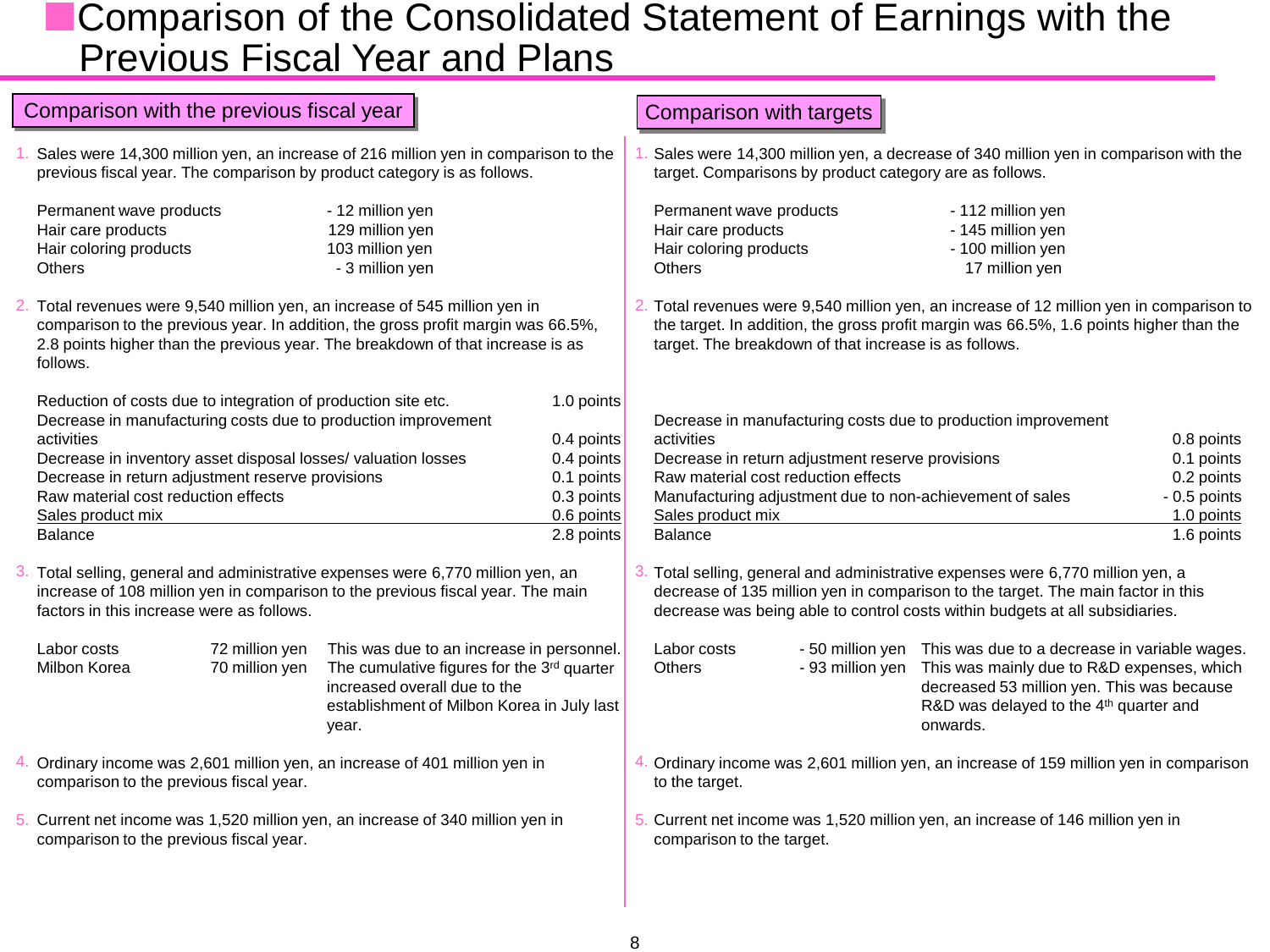### **(Unit: millions of yen)**

|                                                                       |                                                                     | 3rd quarter, previous<br>term | Current 3rd quarter | Increase/decrease    |
|-----------------------------------------------------------------------|---------------------------------------------------------------------|-------------------------------|---------------------|----------------------|
| Balance of cash and<br>cash equivalents<br>at the start of the period |                                                                     | 1,010                         | 1,666               | 656                  |
|                                                                       | Cash flows from<br>operating activities                             | 2,416                         | 1,559               | $\bigtriangleup$ 857 |
|                                                                       | Cash flows from<br>investment activities                            | $\triangle$ 1,122             | $\triangle$ 645     | 477                  |
|                                                                       | (Acquisition of<br>tangible fixed assets)                           | $(\triangle 993)$             | $(\triangle$ 582)   | 411                  |
|                                                                       | <b>Cash flows</b><br>from financial activities                      | $\triangle$ 718               | $\triangle$ 684     | 34                   |
|                                                                       | Foreign currency<br>translation adjustments                         | $\bigtriangleup$ 24           | $\triangle~0$       | 24                   |
|                                                                       | Net increase in cash<br>and cash equivalents                        | 551                           | 228                 | $\bigtriangleup$ 323 |
|                                                                       | Balance of cash and<br>cash equivalents<br>at the end of the period | 1,562                         | 1,895               | 333                  |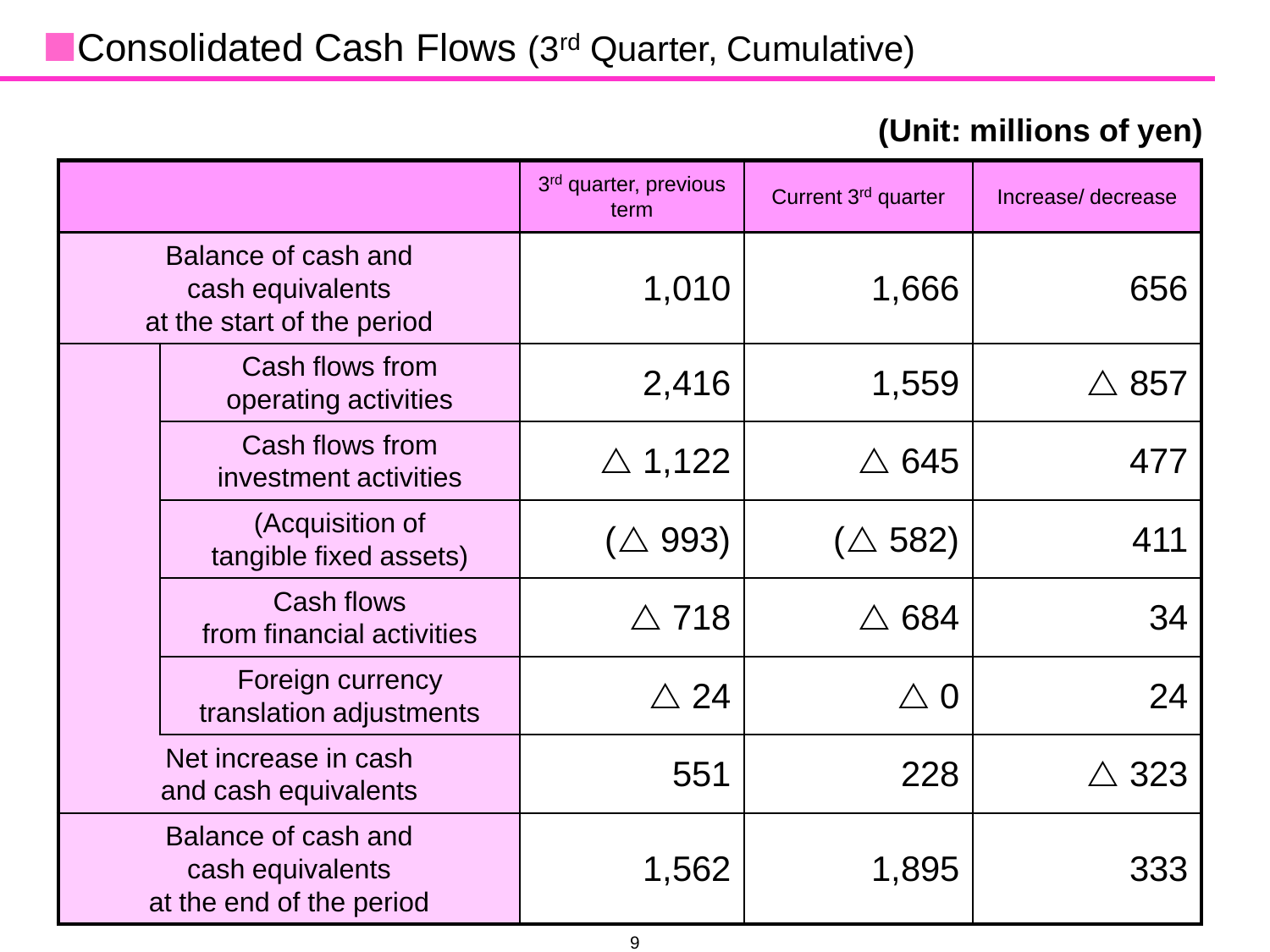# **Trends in Consolidated Facility Investment and Depreciation Costs**

| Category                                       | <b>Fiscal year</b><br>2006 | <b>Fiscal year</b><br>2007 | <b>Fiscal year</b><br>2008 | <b>Fiscal year</b><br>2009 | January to<br>September, 2010 | <b>Plan for fiscal</b><br>year 2010 |
|------------------------------------------------|----------------------------|----------------------------|----------------------------|----------------------------|-------------------------------|-------------------------------------|
| <b>Buildings</b>                               | 1,505,456                  | 67,867                     | 143,672                    | 188,474                    | 15,412                        | 1,128,360                           |
| <b>Structures</b>                              | 26,014                     | 565                        |                            | 16,870                     | 9,490                         | 33,690                              |
| Machinery<br>and equipment                     | 600,286                    | 272,887                    | 507,476                    | 214,698                    | 40,329                        | 113,020                             |
| Automobiles<br>and transportation<br>equipment | 4,610                      | 7,697                      | 3,026                      | 6,678                      | 1,527                         | 1,600                               |
| Tools, equipment,<br>furniture and fixtures    | 116,239                    | 114,390                    | 225,594                    | 176,375                    | 122,418                       | 182,720                             |
| Land                                           | 1,145,977                  |                            | 414,059                    |                            |                               |                                     |
| Construction<br>in progress                    | 904                        | 43,082                     | $\triangle$ 7,423          | 686,471                    | 372,116                       | $\triangle$ 721,580                 |
| Software                                       | 84,003                     | 100,167                    | 96,913                     | 154,098                    | 184,679                       | 312,790                             |
| Software<br>development in<br>progress         |                            | $\blacksquare$             |                            |                            |                               |                                     |
| <b>Others</b>                                  |                            |                            |                            | 1,000                      | 500                           |                                     |
| <b>Total investment</b>                        | 3,483,491                  | 606,659                    | 1,383,319                  | 1,444,667                  | 746,473                       | 1,050,600                           |
| <b>Depreciation costs</b>                      | 870,342                    | 967,407                    | 1,021,444                  | 1,116,759                  | 700,501                       | 1,026,300                           |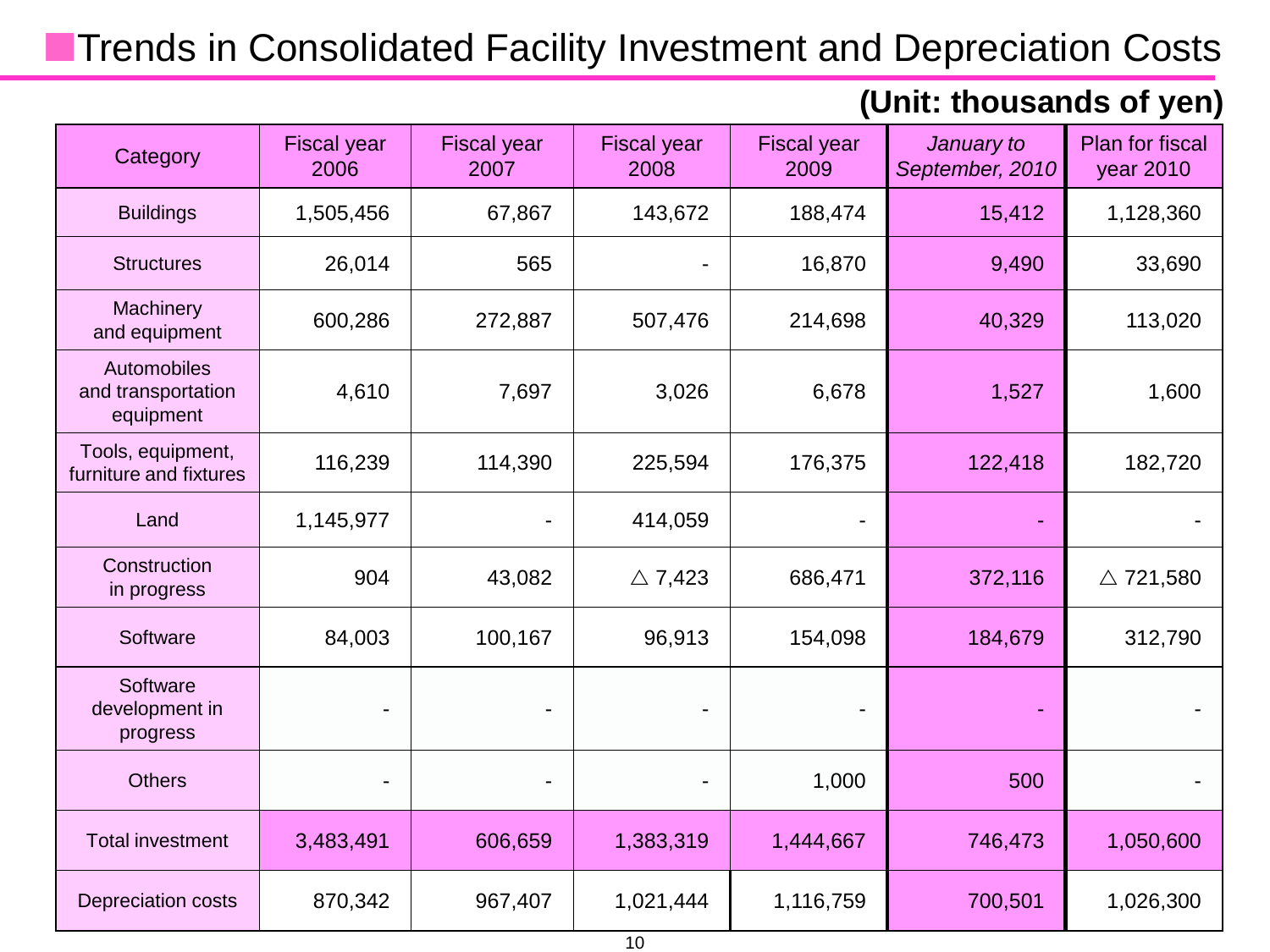# **Consolidated Profit and Loss Statement** (3rd Quarter)

|                         |                                                                                                                                 |                                        |                                                                                                                                                                                                                                                |                    |                 | 3rd Quarter        |                 |       |       |                     |                     |  |  |
|-------------------------|---------------------------------------------------------------------------------------------------------------------------------|----------------------------------------|------------------------------------------------------------------------------------------------------------------------------------------------------------------------------------------------------------------------------------------------|--------------------|-----------------|--------------------|-----------------|-------|-------|---------------------|---------------------|--|--|
|                         |                                                                                                                                 | <b>Results</b><br>for fiscal year 2009 | <b>Results for</b><br><b>Target for</b><br>Increase/ decrease<br>Achievement<br>Increase/ decrease against<br>Ratio<br>Ratio<br>Ratio<br>Growth rate<br>fiscal year 2010<br>fiscal year 2010<br>previous fiscal year<br>rate<br>against target |                    |                 |                    |                 |       |       |                     |                     |  |  |
|                         | Permanent wave<br>products                                                                                                      | 509,449                                | 10.7                                                                                                                                                                                                                                           | 610,000            | 12.2            | 508,806            | 10.4            | 99.9  | 83.4  | $\triangle$ 643     | $\triangle$ 101,194 |  |  |
| Product category totals | Hair care products                                                                                                              | 2,443,327                              | 51.6                                                                                                                                                                                                                                           | 2,515,000          | 50.4            | 2,482,875          | 50.5            | 101.6 | 98.7  | 39,548              | $\triangle$ 32,125  |  |  |
|                         | Hair coloring products                                                                                                          | 1,708,998                              | 36.1                                                                                                                                                                                                                                           | 1,798,000          | 36.0            | 1,848,726          | 37.6            | 108.2 | 102.8 | 139,728             | 50,726              |  |  |
|                         | Others                                                                                                                          | 77,015                                 | 1.6                                                                                                                                                                                                                                            | 68,000             | 1.4             | 73,730             | 1.5             | 95.7  | 108.4 | $\triangle$ 3,285   | 5,730               |  |  |
|                         | Net sales                                                                                                                       | 4,738,788                              | 100%                                                                                                                                                                                                                                           | 4,991,000          | 100%            | 4,914,138          | 100%            | 103.7 | 98.5  | 175,350             | $\triangle$ 76,862  |  |  |
|                         | Cost of products/<br>merchandise sold                                                                                           | 1,812,278                              | 38.2                                                                                                                                                                                                                                           | 1,752,000          | 35.1            | 1,613,452          | 32.8            | 89.0  | 92.1  | $\triangle$ 198,826 | $\triangle$ 138,548 |  |  |
|                         | Total sales revenues                                                                                                            | 2,926,509                              | 61.8                                                                                                                                                                                                                                           | 3,239,000          | 64.9            | 3,300,686          | 67.2            | 112.8 | 101.9 | 374,177             | 61,686              |  |  |
|                         | Labor costs                                                                                                                     | 703,762                                | 14.9                                                                                                                                                                                                                                           | 745,550            | 14.9            | 710,306            | 14.5            | 100.9 | 95.3  | 6,544               | $\triangle$ 35,244  |  |  |
|                         | Travel costs/<br>transportation costs                                                                                           | 125,280                                | 2.6                                                                                                                                                                                                                                            | 131,680            | 2.6             | 149,078            | 3.0             | 119.0 | 113.2 | 23,798              | 17,398              |  |  |
|                         | Sales/advertising/<br>marketing costs*                                                                                          | 450,856                                | 9.5                                                                                                                                                                                                                                            | 501,890            | 10.1            | 464,725            | 9.5             | 103.1 | 92.6  | 13,869              | $\triangle$ 37,165  |  |  |
|                         | Depreciation costs                                                                                                              | 85,103                                 | 1.8                                                                                                                                                                                                                                            | 94,100             | 1.9             | 88,621             | 1.8             | 104.1 | 94.2  | 3,518               | $\triangle$ 5,479   |  |  |
| 틈                       | Others                                                                                                                          | 920,325                                | 19.4                                                                                                                                                                                                                                           | 874,780            | 17.5            | 843,567            | 17.2            | 91.7  | 96.4  | $\triangle$ 76,758  | $\triangle$ 31,213  |  |  |
|                         | Total                                                                                                                           | 2,285,327                              | 48.2                                                                                                                                                                                                                                           | 2,348,000          | 47.0            | 2,256,298          | 45.9            | 98.7  | 96.1  | $\triangle$ 29,029  | $\triangle$ 91,702  |  |  |
|                         | Operating income                                                                                                                | 641,182                                | 13.5                                                                                                                                                                                                                                           | 891,000            | 17.9            | 1,044,388          | 21.3            | 162.9 | 117.2 | 403,206             | 153,388             |  |  |
| Non-<br>operating       | Income                                                                                                                          | 17,738                                 | 0.4                                                                                                                                                                                                                                            | 21,400             | 0.4             | 28,718             | 0.6             | 161.9 | 134.2 | 10,980              | 7,318               |  |  |
|                         | Costs                                                                                                                           | 85,994                                 | 1.8                                                                                                                                                                                                                                            | 85,400             | 1.7             | 91,399             | 1.9             | 106.3 | 107.0 | 5,405               | 5,999               |  |  |
|                         | Ordinary income                                                                                                                 | 572,926                                | 12.1                                                                                                                                                                                                                                           | 827,000            | 16.6            | 981,706            | 20.0            | 171.3 | 118.7 | 408,780             | 154,706             |  |  |
| Extraordinary           | Income                                                                                                                          |                                        |                                                                                                                                                                                                                                                |                    |                 | 978                | 0.0             |       |       | 978                 | 978                 |  |  |
|                         | Loss                                                                                                                            | 89,139                                 | 1.9                                                                                                                                                                                                                                            |                    |                 | 11,285             | 0.2             | 12.7  |       | $\triangle$ 77,854  | 11,285              |  |  |
|                         | Net income before taxes and<br>other adjustments                                                                                | 483,786                                | 10.2                                                                                                                                                                                                                                           | 827,000            | 16.6            | 971,399            | 19.8            | 200.8 | 117.5 | 487,613             | 144,399             |  |  |
|                         | Corporate, inhabitant and<br>enterprise taxes                                                                                   | 275,155                                | 5.8                                                                                                                                                                                                                                            | 422,000            | 8.5             | 440,890            | 9.0             |       |       | 165,735             | 18,890              |  |  |
|                         | Adjustment for difference of tax<br>allocation between financial<br>accounting and tax accounting                               | $\triangle$ 61,979                     | $\triangle$ 1.3                                                                                                                                                                                                                                | $\triangle$ 72,000 | $\triangle$ 1.4 | $\triangle$ 55,312 | $\triangle$ 1.1 | 180.9 | 110.2 | 6,667               | 16,688              |  |  |
|                         | Quarterly net income                                                                                                            | 270,611                                | 5.7                                                                                                                                                                                                                                            | 477,000            | 9.6             | 585,821            | 11.9            | 216.5 | 122.8 | 315,210             | 108,821             |  |  |
|                         | "Sales/ advertising/ marketing costs" shows the total of sales promotion costs, advertising costs and market development costs. |                                        |                                                                                                                                                                                                                                                |                    |                 |                    |                 |       |       |                     |                     |  |  |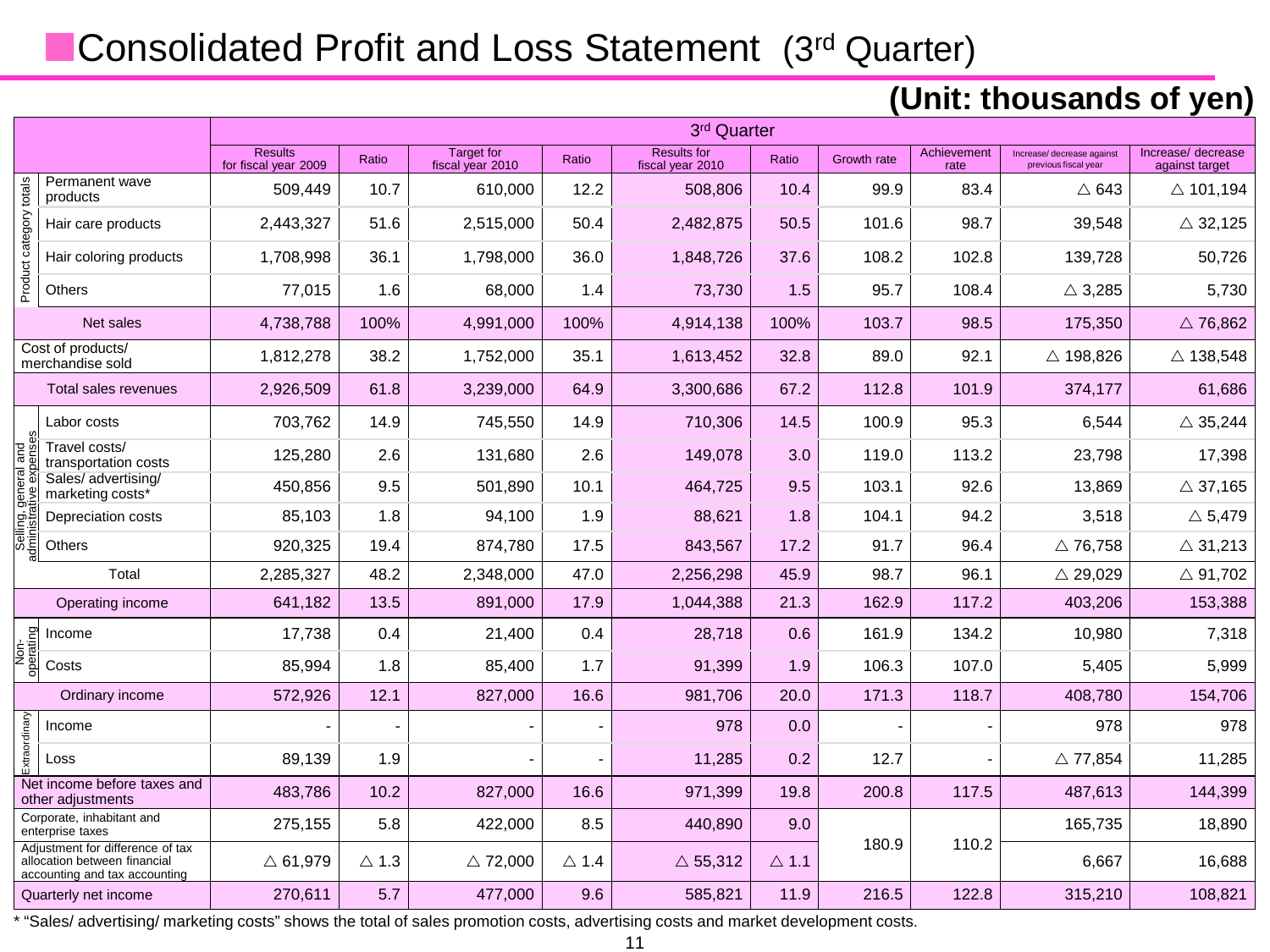# State of Progress of Non-Consolidated New Product Sales [1]

### **List of new product sales results (Qufra, Aprou, Melenate, Glanfe, Lifume)**

| Cumulative          | Sales results          | Progress rate | <b>Sales</b>      |
|---------------------|------------------------|---------------|-------------------|
| annual sales target | (January to September) |               | composition ratio |
| 2,050 million yen   | $1,114.18$ million yen |               | 7.4%              |

### **New product "Qufra" launched February 2**

\* Styling products for different female images to design the woman you want to become.

| Annual sales target | Sales results<br>(February to<br>September) | Progress rate |
|---------------------|---------------------------------------------|---------------|
| 714 million yen     | 218.92 million yen                          | 30.7%         |



### **New product "Deesse's Aprou" launched March 2**

Moisturizing emulsion for hair for use from mid-30s onwards (leave-in treatment)

| Annual sales<br>target | Sales results<br>(March to September) | Progress rate |
|------------------------|---------------------------------------|---------------|
| 500 million yen        | 454.38 million yen                    | 90.9%         |

### **New product "Melenate" launched March 2**

\*Hand care agent that protects the beauty therapist's hands (hand cream)

| Annual sales target | Sales results<br>(March to September) | Progress rate |
|---------------------|---------------------------------------|---------------|
| 50 million yen      | 9.55 million yen                      | 19.1%         |



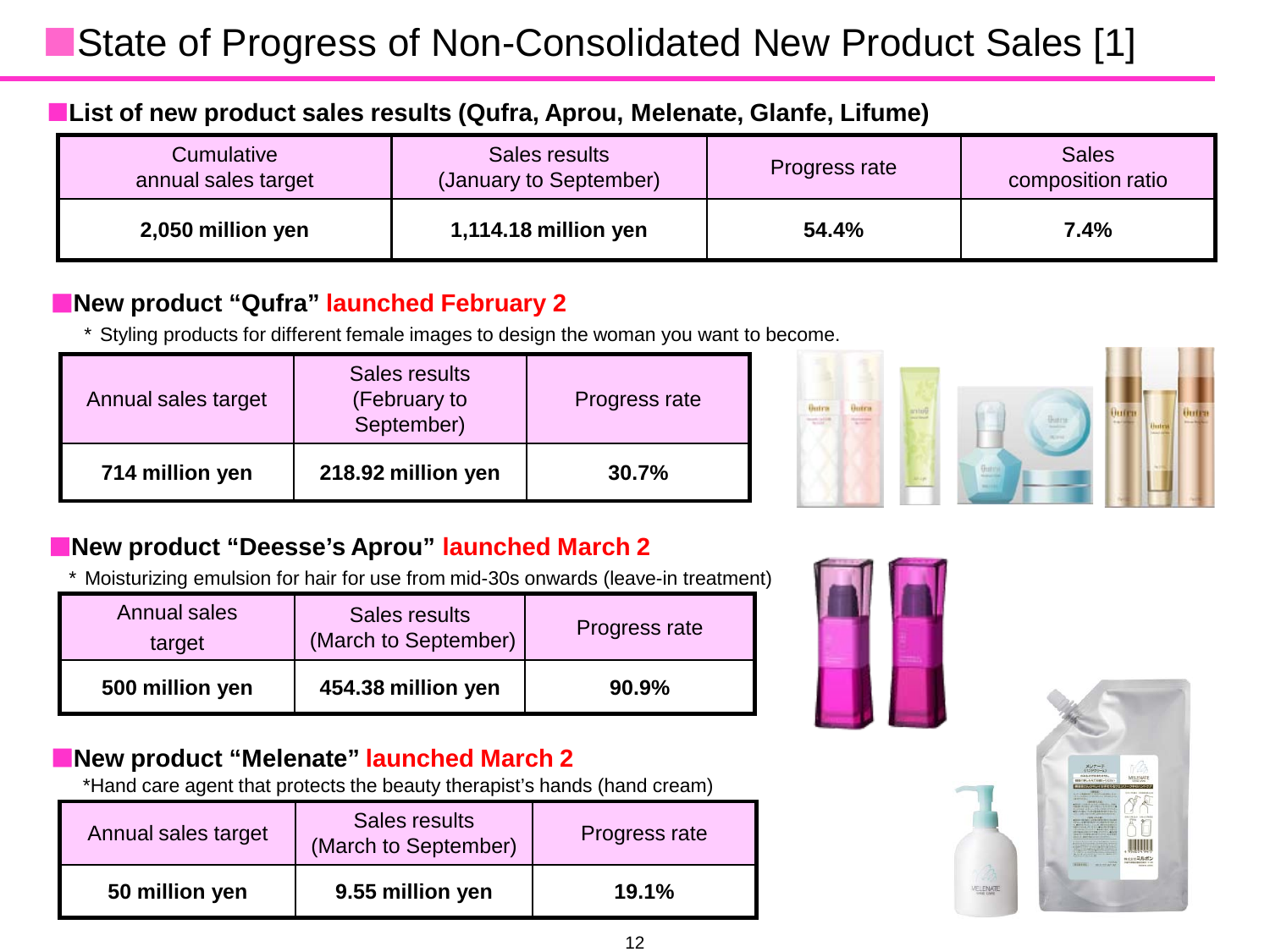#### **New product "Liscio Glanfe" launched April 1**

\*Straight perm agent that realizes a soft, round-feeling silhouette in accordance with the quality of the hair

| Annual sales target | Sales results<br>(April to September) | Progress rate |
|---------------------|---------------------------------------|---------------|
| 636 million yen     | 363.85 million yen                    | 57.2%         |

### **New product "Lifume" launched June 1**

\*Cut support system that gives lift to the top of the hair and brightens the silhouette (Perm agents based on a totally new concept)

| Annual sales target | Sales results<br>(June to September) | Progress rate |  |  |
|---------------------|--------------------------------------|---------------|--|--|
| 100 million yen     | 39.97 million yen                    | 40.0%         |  |  |

### **New product "Qufra Rough Ridge Whip" launched September 1**

\*A whip foam that makes a bouncy, light textured wave with a random, untroubled feeling (styling agent)

| Annual sales target | Sales results<br>(September) | Progress rate |  |
|---------------------|------------------------------|---------------|--|
| 50 million yen      | 27.48 million yen            | 55.0%         |  |

#### Casual Mode Series additional items, for people aiming for a stylish and refined female image



#### **What are the 4 female images that customers demand?**

[1] Feminine (want to attract the attention of the people around them) ⇒ The "loved group", who like the high road of fashion and are sensitive to the line of vision of the opposite sex

[2] Natural (want to become women who are liked by everybody)  $\Rightarrow$  The "careful group", who like safe things and feel at ease by conforming to the people around them

- [3] Casual mode (want to become women with refined good sense)  $\Rightarrow$  The "individual group", who value originality and want to differentiate themselves from the people around them
- [4] Glamorous (want to become cool, sexy women)  $\Rightarrow$  The "assertive group", who like flashy fashion and want to attract the attention of the people around them

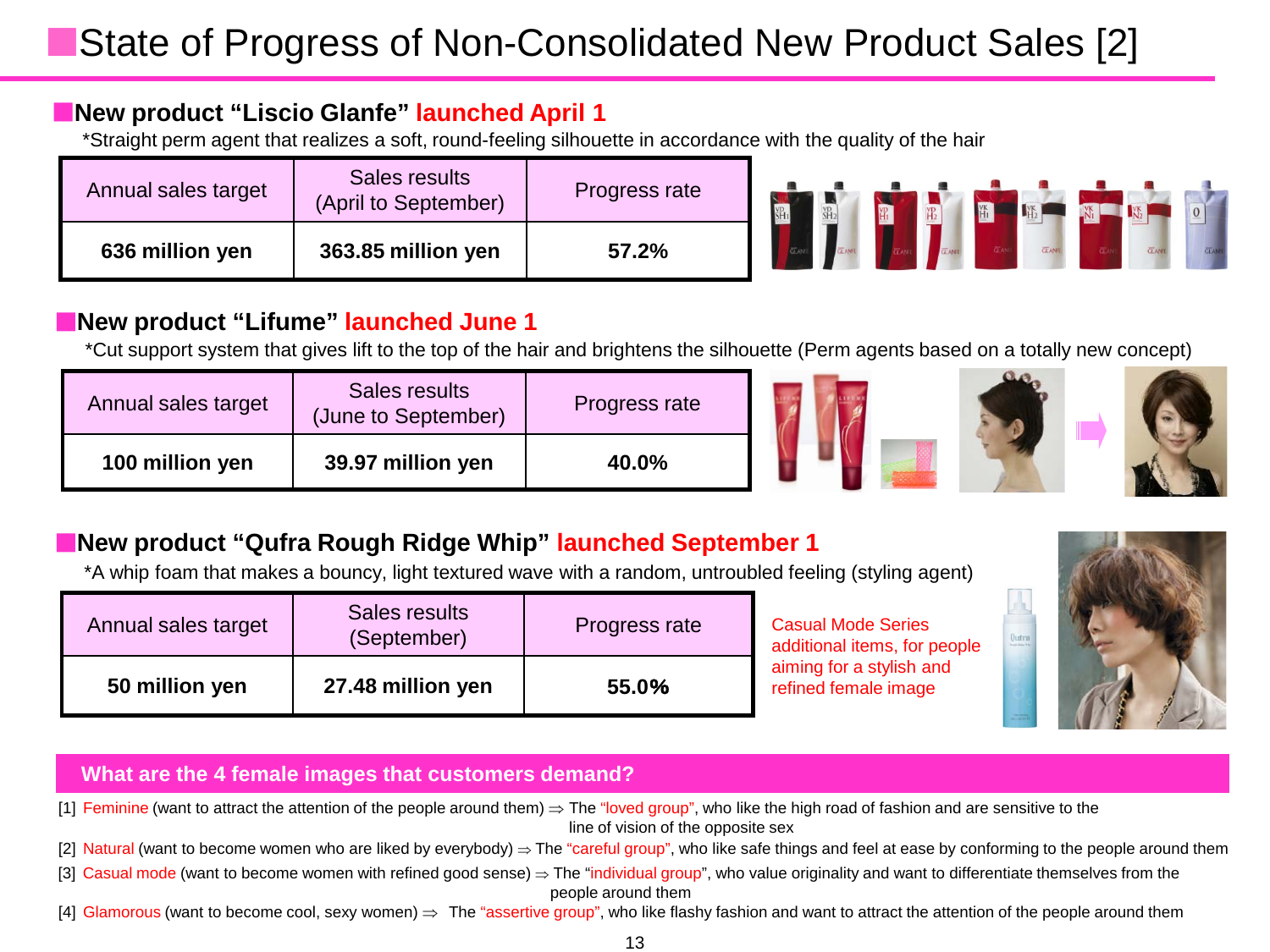## **Non-Consolidated Trends in the Proportions of New Products and** R&D Costs in Total Sales

|                                      | Perm<br>products | Hair care<br>products | Color<br>products | <b>Others</b> | <b>Total</b> | <b>New</b><br>product<br>ratio | <b>Test</b><br>research<br>costs | Ratio of<br>test<br>research<br>costs | <b>Comments</b>                                                                                                                                   |
|--------------------------------------|------------------|-----------------------|-------------------|---------------|--------------|--------------------------------|----------------------------------|---------------------------------------|---------------------------------------------------------------------------------------------------------------------------------------------------|
| <b>Fiscal</b><br>year 2006           |                  | 1,261,647             | 292,513           |               | 1,554,161    | 8.6%                           | 573,471                          | 3.3%                                  | Deesse's Remu<br>Additional colors for the Promatiz brand<br>Nigelle Lafusion wax variation<br>variation<br>Deesse's Lifa                         |
| <b>Fiscal</b><br>year 2007           | 129,446          | 259,884               | 3,247,352         |               | 3,636,683    | 19.6%                          | 573,268                          | 3.3%                                  | Ordeve<br>Prejume (perm/floss/wax)                                                                                                                |
| <b>Fiscal</b><br>year 2008           | 678,564          | 1,897,975             | 996,019           |               | 3,572,559    | 18.4%                          | 667,886                          | 3.6%                                  | Deesse's Linkage HY<br>Liscio Knoteur<br>Liseinter<br>Inphenom<br>Prejume Drop Prejume Milk<br>2 color support products                           |
| <b>Fiscal</b><br>year 2009           | 270,214          | 2,323,359             | 507,233           |               | 3,100,806    | 15.4%                          | 766,493                          | 4.0%                                  | Deesse's Neu/ Aujua<br>Liscio Knoteur SH<br>Farglan, Prejume Luviento<br>Prejume CMC Wave<br>Inphenom Daily Care<br>Color remover<br>Ajit Control |
| January<br>to<br>September,<br>2010  | 359,940          | 1,109,369             | 4,896             | 17,198        | 1,491,405    | 10.0%                          | 658,122                          | 4.7%                                  | Qufra<br>Deesse's Aprou<br>Melenate<br>Liscio Glanfe                                                                                              |
| <b>Fiscal</b><br>year 2010<br>target | 670,000          | 1,915,000             | 150,000           | 65,000        | 2,800,000    | 13.5%                          | 900,000                          | 4.6%                                  | Aujua<br>Lifume<br>Additional colors for Ordeve                                                                                                   |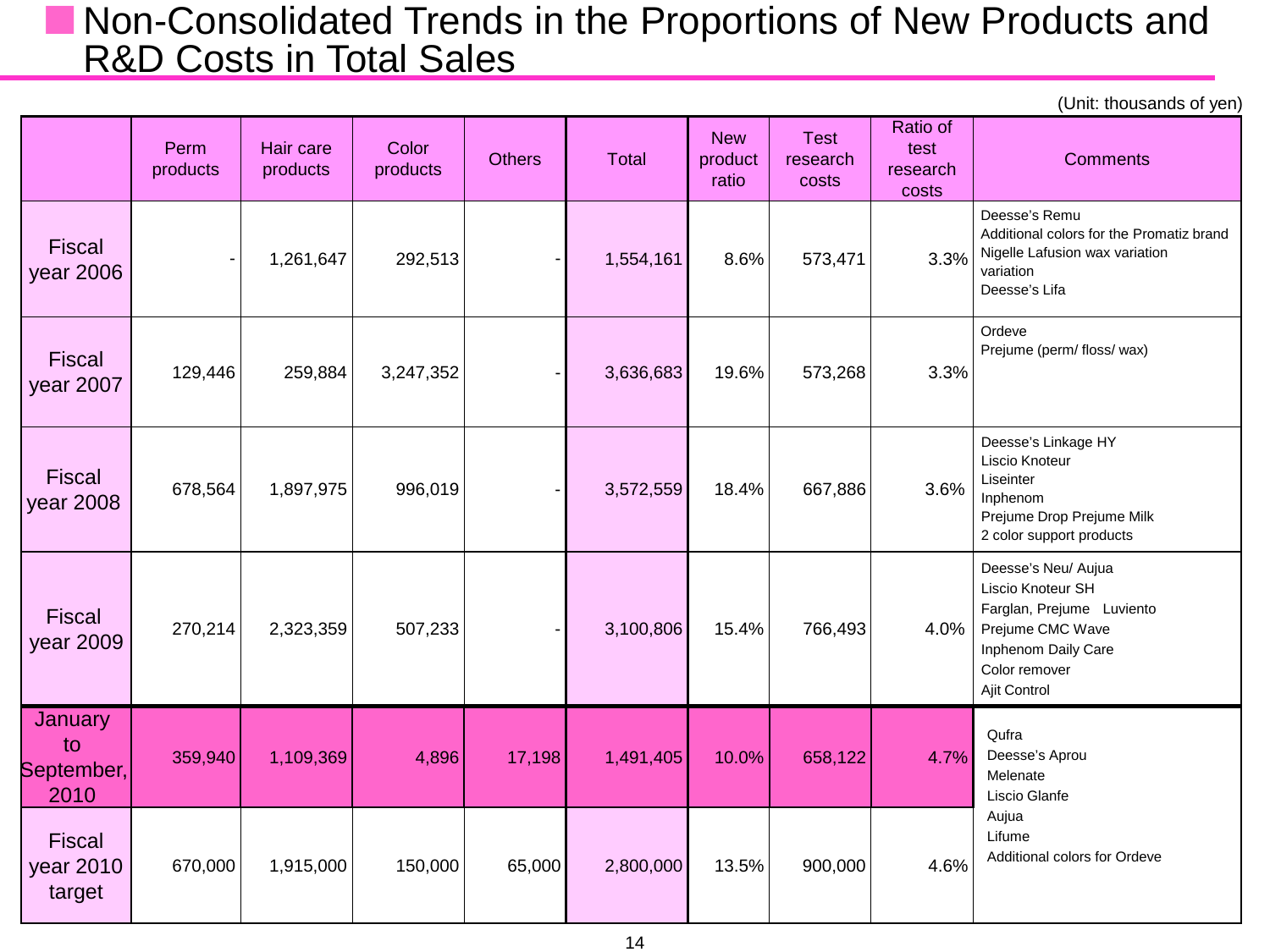# **State of Progress of Overseas Sales**

# **MILBON USA, INC.**

| Sales target | Unit                    | Sales results | Achievement<br>rate | Same period<br>of the previous year | Ratio against<br>previous year |
|--------------|-------------------------|---------------|---------------------|-------------------------------------|--------------------------------|
| 3,520        | Thousands<br>of dollars | 3,167         | $90.0\%$            | 3,396                               | 93.3%                          |
| 309,760      | Thousands<br>of yen     | 287,869       | 92.9%               | 325,557                             | 88.4%                          |

 Although the company started on marketing activities centered on treatment menu proposals, it was unable to make up for decreases in sales of the key Liscio series of straight perm agents and related hair care products for maintenance, and the company is threatened with an uphill battle.

# Milbon Trading (Shanghai) Co., Ltd.

| Sales target | Unit                 | Sales results | <b>Achievement</b><br>rate | Same period of the<br>previous year | Ratio against<br>previous year |
|--------------|----------------------|---------------|----------------------------|-------------------------------------|--------------------------------|
| 3,430        | Thousands<br>of yuan | 3,701         | 107.9%                     | 846                                 | 437.5%                         |
| 48,025       | Thousands<br>of ven  | 49,193        | $102.4\%$                  | 11,794                              | 417.1%                         |

 The acquisition of regional top salons that have obtained high-class clientele expanded due to the promotion of sales activities refined down to dominant beauty salons.

 The start of sales of perm agents broadened the range of marketing activities and contributed to an expansion of items. In addition, the color composition of the Ordeve series of fashion color agents has been warmly received as finishing black hair beautifully. Differentiation from other European and American manufacturers is progressing.

# Milbon Korea Co., Ltd.

| Sales target | Unit                | Sales results | Achievement<br>rate | Same period of the<br>previous year | Ratio against<br>previous year |
|--------------|---------------------|---------------|---------------------|-------------------------------------|--------------------------------|
| 1,460,000    | Thousands of<br>won | 1,493,187     | 102.3%              |                                     |                                |
| 116,800      | Thousands<br>of yen | 116,601       | 99.8%               |                                     |                                |

 By concentrating activity resources on the education of local designers, the number of salons that have introduced color-related products centered on hair colors and treatment agents has increased. In addition, Milbon has started rolling out digital perm products, for which the market need is high.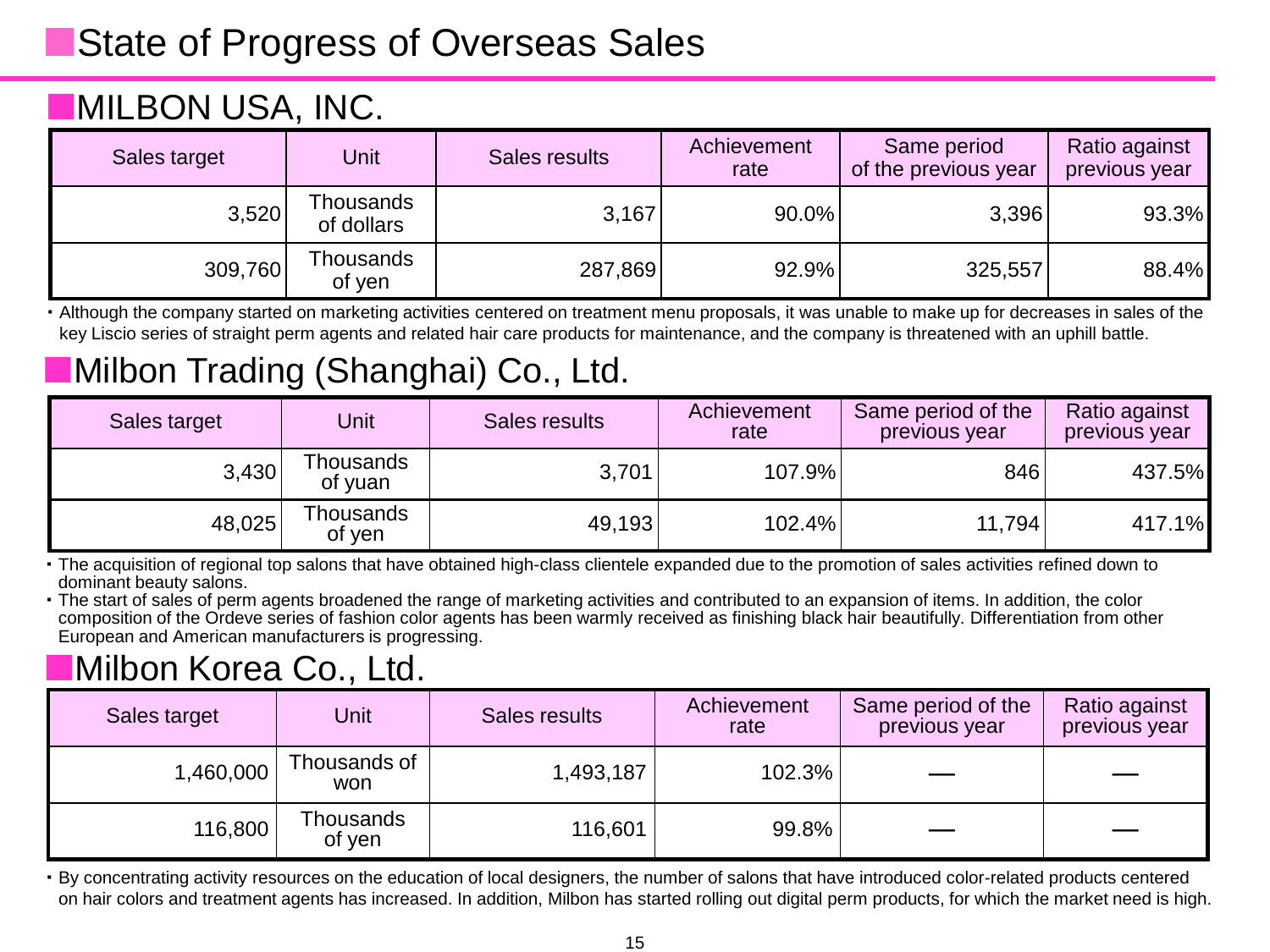# **Trends in Milbon Salon and Field Persons and Market Related Data**

|                                                     | <b>Fiscal year</b><br>2005 | <b>Fiscal year</b><br>2006 | Fiscal year<br>2007 | Fiscal year<br>2008 | Fiscal year<br>2009 | <b>Fiscal year</b><br>2010                         | Comments                                                                                                                                                                                               |  |
|-----------------------------------------------------|----------------------------|----------------------------|---------------------|---------------------|---------------------|----------------------------------------------------|--------------------------------------------------------------------------------------------------------------------------------------------------------------------------------------------------------|--|
| Number of beauty salons<br>(salons)                 | 215.719                    | 217.769                    | 219.573             | 221,394             |                     |                                                    | Ministry of Health, Labor and Welfare<br>Public Health Administration Report                                                                                                                           |  |
| Number of beauty<br>therapists (people)             | 416,707                    | 431,685                    | 435,275             | 443,944             |                     |                                                    | Number of beauty salon facilities/ number of employees<br>(year-end)                                                                                                                                   |  |
| Beauty customer population<br>(thousands of people) | 41,646                     | 41.646                     | 40.519              | 40.119              | 40,624              | 39,610<br>*Figure confirmed<br>as of April 1, 2010 | National Census Report Population Statistics, Statistics<br>Bureau, Ministry of Internal Affairs and Communications<br>Estimated population of females aged 15 to 64 years of age<br>(as of October 1) |  |

| <b>Milbon salon trends</b><br>(As of September 13) |                                       |                            |                            |                            |                            |                            |                     |
|----------------------------------------------------|---------------------------------------|----------------------------|----------------------------|----------------------------|----------------------------|----------------------------|---------------------|
|                                                    |                                       | <b>Fiscal year</b><br>2005 | <b>Fiscal year</b><br>2006 | <b>Fiscal year</b><br>2007 | <b>Fiscal year</b><br>2008 | <b>Fiscal year</b><br>2009 | Fiscal year<br>2010 |
| Tokyo                                              | Milbon salons<br>(salons)             | 2,927                      | 2,439                      | 2,404                      | 2,210                      | 2,657                      | 2,702               |
| <b>Branch</b>                                      | Sales per salon<br>(thousands of yen) | 1,679                      | 1,937                      | 1,999                      | 2,160                      | 2,170                      |                     |
| Nagoya                                             | Milbon salons<br>(salons)             | 1,521                      | 1,452                      | 1,505                      | 1,368                      | 1,558                      | 1,628               |
| <b>Branch</b>                                      | Sales per salon<br>(thousands of yen) | 1,636                      | 1,711                      | 1,706                      | 1,848                      | 1,559                      |                     |
| Osaka                                              | Milbon salons<br>(salons)             | 3,125                      | 2,769                      | 2,416                      | 2,312                      | 2,616                      | 2,457               |
| <b>Branch</b>                                      | Sales per salon<br>(thousands of yen) | 1,628                      | 1,784                      | 1,908                      | 2,013                      | 2,040                      |                     |
| Fukuoka                                            | Milbon salons<br>(salons)             |                            |                            | 435                        | 431                        | 552                        | 654                 |
| <b>Branch</b>                                      | Sales per salon<br>(thousands of yen) |                            | -----                      | 1,572                      | 1,564                      | 1,538                      |                     |
|                                                    | Milbon salons<br>(salons)             | 7,573                      | 6,660                      | 6,760                      | 6,321                      | 7,383                      | 7,451               |
| Total                                              | Sales per salon<br>(thousands of yen) | 1,649                      | 1,824                      | 1,872                      | 1,997                      | 1,947                      |                     |

| <b>Trend in field persons</b> |  |
|-------------------------------|--|
|-------------------------------|--|

|                                         | Fiscal year<br>2005 | Fiscal | Fiscal<br>year 2006 vear 2007 | <b>Fiscal year Fiscal year</b><br>2008 | 2009       | <b>Fiscal</b><br>year $2010$ |  |
|-----------------------------------------|---------------------|--------|-------------------------------|----------------------------------------|------------|------------------------------|--|
| Field persons (people)                  | 172l                | 180    | 197                           | 202l                                   | <b>206</b> | 22 people                    |  |
| Sales per person (thousands)<br>of ven) | 96.032              | 95.689 | 89.475                        | 90.705                                 | 91.971     | currently in<br>training     |  |

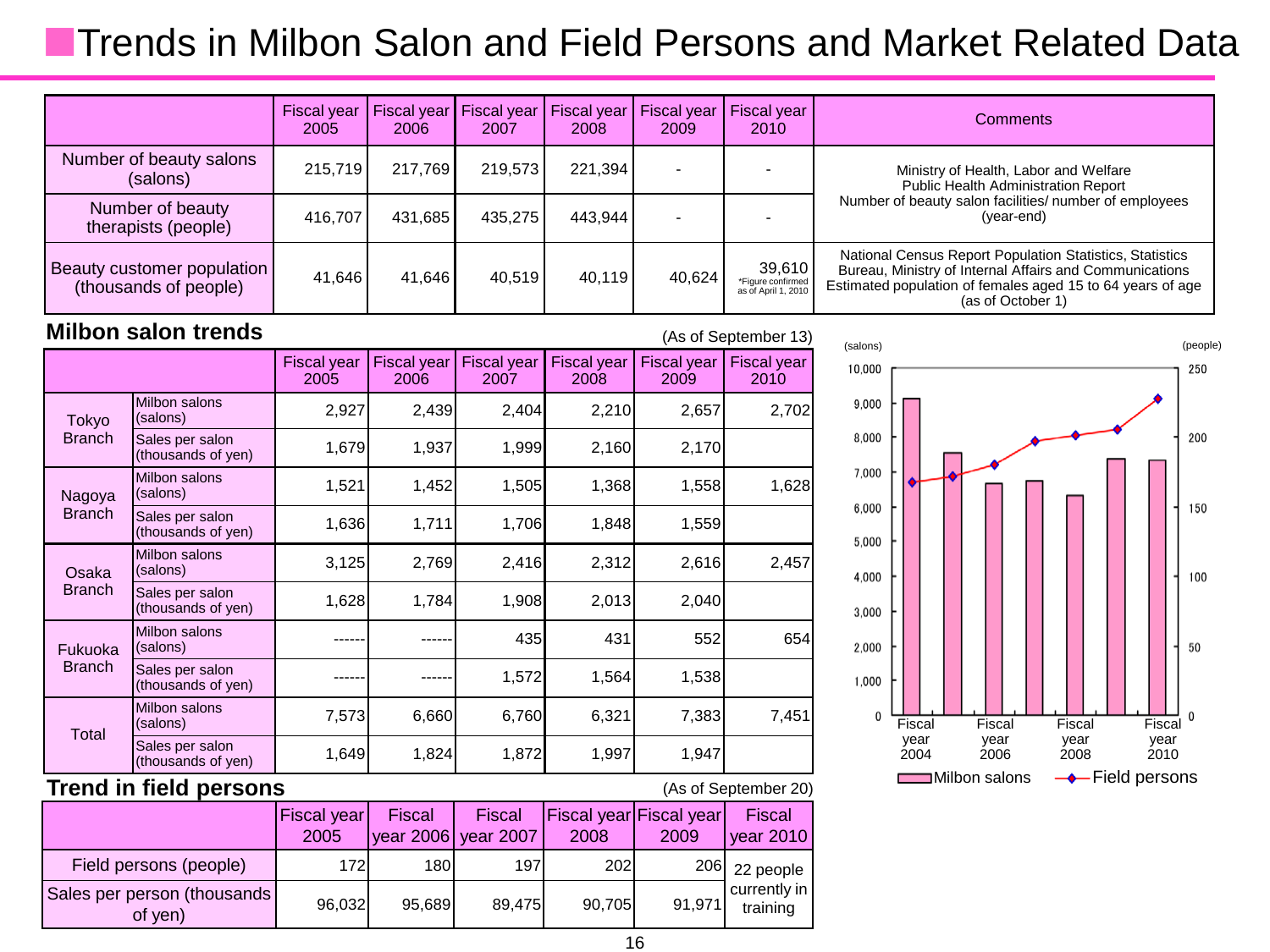# **Non-Consolidated Operating Results (3rd Quarter, Cumulative)**

### **(Unit: millions of yen)**

|                                                    |               | Value         |               | <b>Previous</b><br>year<br>Increase/ | Growth<br>rate | Achieveme<br>nt rate |
|----------------------------------------------------|---------------|---------------|---------------|--------------------------------------|----------------|----------------------|
|                                                    | Previous year | <b>Target</b> | <b>Result</b> | decrease                             | $\frac{0}{0}$  | $\frac{0}{0}$        |
| <b>Sales</b>                                       | 13,912        | 14,457        | 14,143        | 230                                  | 101.7          | 97.8                 |
| Gross margin on<br>sales                           | 8,776         | 9,285         | 9,315         | 538                                  | 106.1          | 100.3                |
| Selling, general<br>and administrative<br>expenses | 6,388         | 6,562         | 6,442         | 53                                   | 100.8          | 98.2                 |
| Operating income                                   | 2,387         | 2,723         | 2,872         | 484                                  | 120.3          | 105.5                |
| Ordinary income                                    | 2,246         | 2,544         | 2,704         | 458                                  | 120.4          | 106.3                |
| Quarterly net<br>income                            | 1,232         | 1,470         | 1,623         | 391                                  | 131.8          | 110.4                |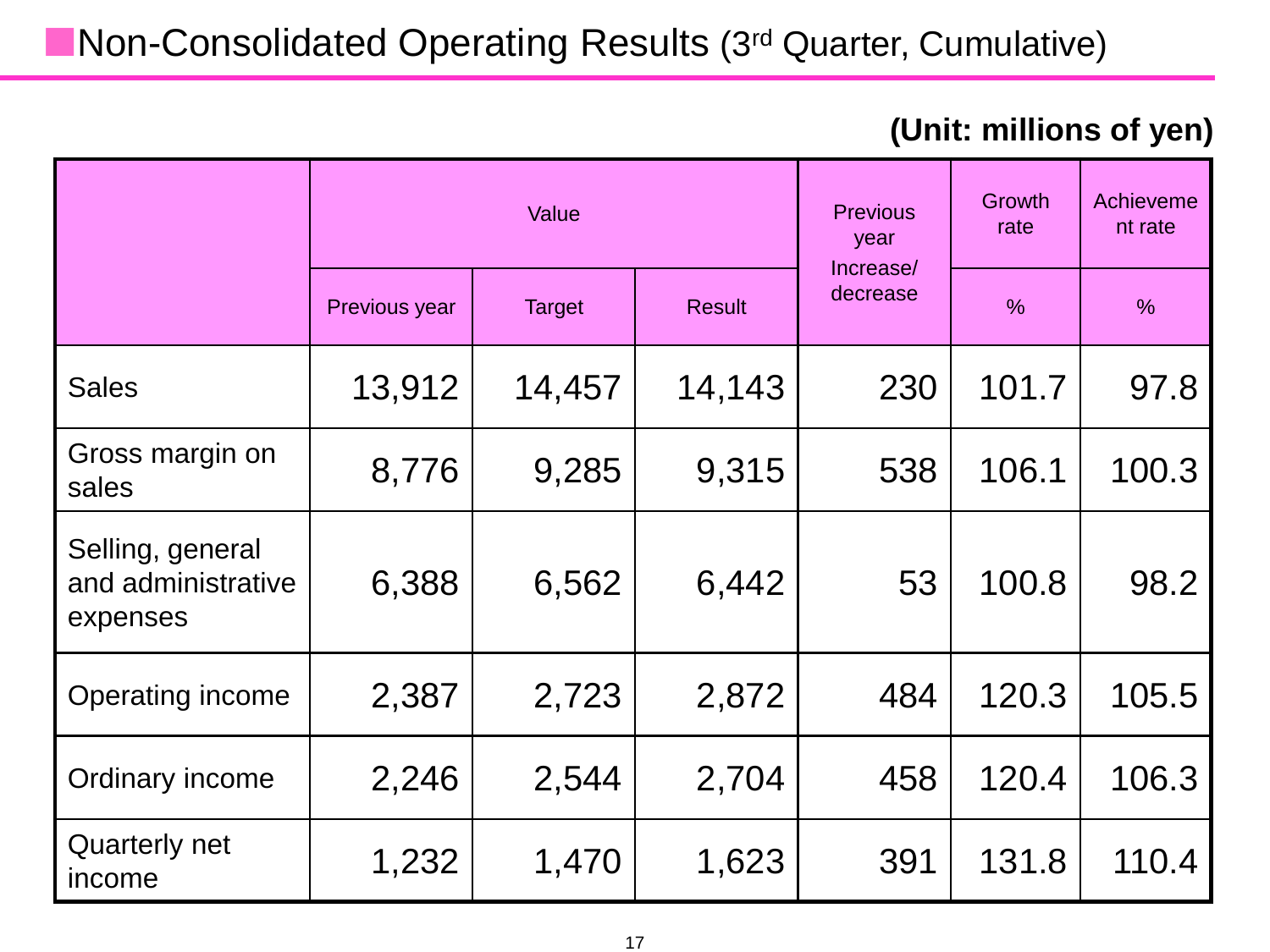# **Non-Consolidated Balance Sheet**

#### Item Previous fiscal year < Ended December  $20.2009 >$ Ratio 3<sup>rd</sup> quarter, current <sub>l</sub>uanor, car<br>fiscal vear < Ended September 20,  $2010 -$ Ratio Increase/ decrease Notes payable Accounts payable Accrued expenses payable Corporate taxes payable Consumption taxes payable Reserve for returned goods Reserve for bonuses **Others** 530,562 422,793 1,369,037 571,930 75,637 31,720 61,080 158,278 - 514,421 974,530 467,167 58,218 13,984 263,470 177,740  $\triangle$  530,562 91,628  $\land$  394,507  $\triangle$  104.763  $\triangle$  17.419  $\triangle$  17,736 202,390 19,462 Total current liabilities | 3.221.040 | 15.7 | 2.469.532 | 12.0 | △ 751.508 Reserve for loss on guarantees Guarantee deposits received Long-term accrued expenses payable 39,000 84,752 312,004 39,000 83,187 312,004 -  $\triangle$  1.565 - Total fixed liabilities  $\begin{array}{|c|c|c|c|c|c|c|c|c|} \hline \end{array}$  435,756 2.1 434,191 2.1  $\Delta$  1,565 Total liabilities 3,656,797 17.8 2,903,724 14.1 753,073 Capital stock Capital surplus Retained earnings (Inc. current net income) Treasury stock 2,000,000 199,120 14,802,786 (1,827,372)  $\triangle$  38,572 2,000,000 199,120 15,736,703 (1,623,416)  $\triangle$  38,234 - - 933,917 338 Total shareholders' equity 16,963,333 82.6 17,897,588 86.6 934,255 Net unrealized gains on other securities  $\triangle$  71,571  $\parallel$   $\triangle$  141,989  $\parallel$   $\triangle$  70,418 Total valuation and translation adjustments  $\triangle$  71.571  $\triangle$  0.3  $\triangle$  141.989  $\triangle$  0.7  $\triangle$  70.418 Total net assets 16,891,762 82.2 17,755,598 85.9 863,836 Total liabilities and net assets 20,548,559 100% 20,659,323 100% 110,764 Item Previous fiscal year < Ended December  $20.2009 >$ Ratio 3<sup>rd</sup> quarter, current fiscal year < Ended September 20,  $2010 >$ Ratio Increase/ decrease Cash and bank deposits Trade notes Accounts receivable Inventory assets Deferred tax assets Short term loan **Others** Loan loss reserves 1,275,141 618,989 2,264,079 2,038,299 217,900 6,174 79,131  $\triangle$  9,315 1,661,287 728,448 1,769,044 2,313,696 193,452 6,516 100,625  $\triangle$  8,043 386,146 109,459  $\triangle$  495.035 275,397  $\triangle$  24.448 342 21,494 1,272 Total current assets 6,490,401 31.6 6,765,029 32.7 274,628 **Buildings** Machinery and equipment Land Construction in progress **Others** 3,442,965 1,297,510 4,763,766 721,585 331,242 3,235,900 1,048,185 4,763,766 1,094,672 348,279  $\triangle$  207.065  $\triangle$  249.325 - 373,087 17,037 Total tangible fixed assets 10,557,070 51,4 10,490,804 50.8 △ 66,266 Total intangible fixed assets 300,393 1.5 401,356 1.9 100,963 Investment securities Shares in affiliated companies Investment in affiliated companies Long-term loans Prepaid pension costs Deferred tax assets **Others** Loan loss reserves 1,307,670 616,369 280,000 9,265 82,425 456,737 486,323  $\triangle$  38.097 1,180,275 616,369 280,000 7,877 49,936 539,188 338,610  $\triangle$  10.125  $\triangle$  127,395 - -  $\triangle$  1.388  $\triangle$  32,489 82,451  $\triangle$  147.713 27,972 Total investments and other assets  $3,200.693$  15.6  $3,002.133$  14.5  $\triangle$  198,560 Total fixed assets 14,058,158 | 68.4 | 13,894,293 | 67.3 |  $\triangle$  163,865 Total assets 20,548,559 100% 20,659,323 100% 110,764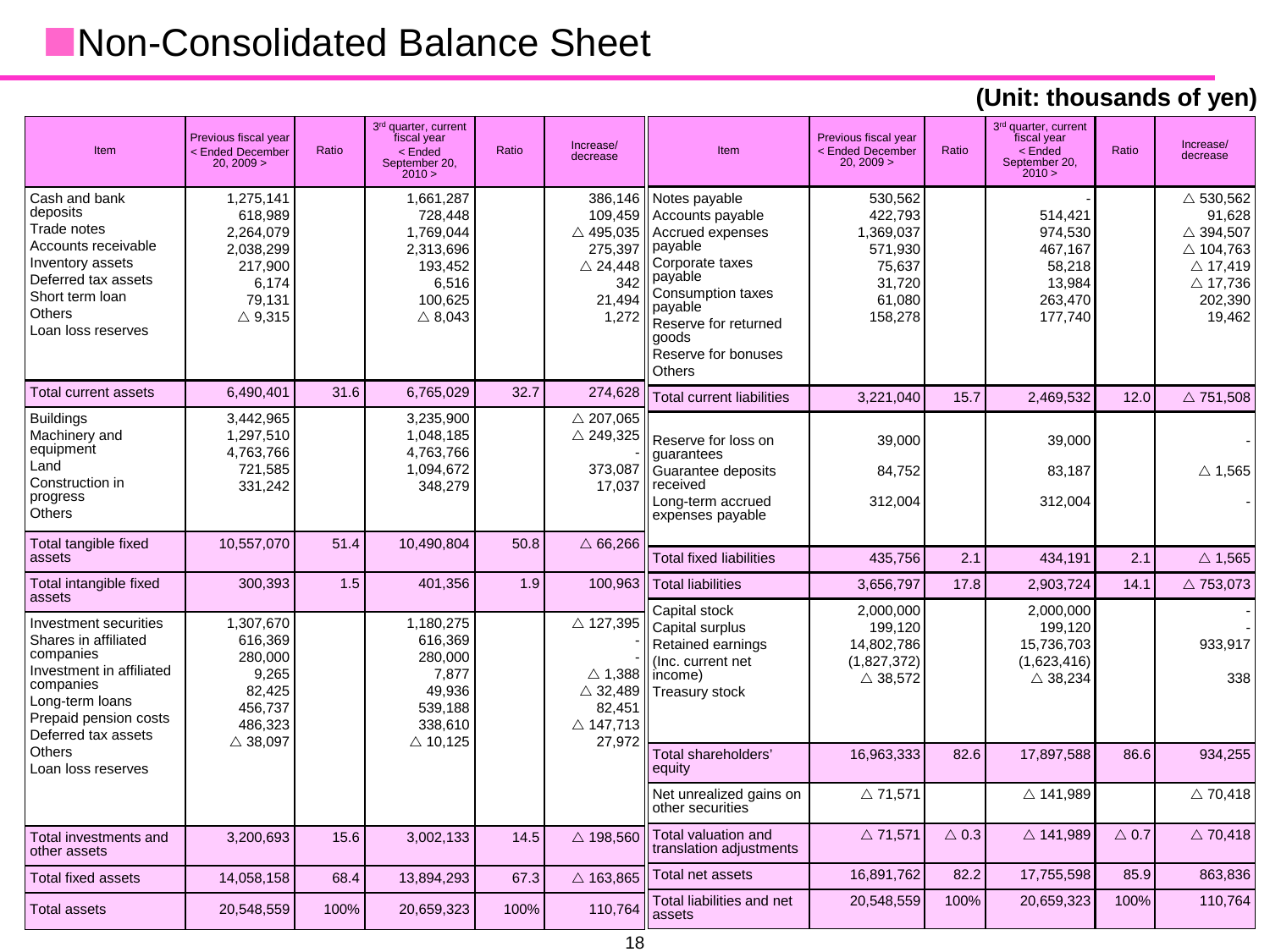# **Non-Consolidated Statement of Earnings (3rd Quarter, Cumulative)**

|                                                 |                                                                                                                                                           | Cumulative 3rd quarter (January to September) |                 |                                       |                 |                                        |                 |             |                     |                                                       |                                      |  |  |
|-------------------------------------------------|-----------------------------------------------------------------------------------------------------------------------------------------------------------|-----------------------------------------------|-----------------|---------------------------------------|-----------------|----------------------------------------|-----------------|-------------|---------------------|-------------------------------------------------------|--------------------------------------|--|--|
|                                                 |                                                                                                                                                           | <b>Results for fiscal</b><br>year 2009        | Ratio           | <b>Target for fiscal</b><br>year 2010 | Ratio           | <b>Results for fiscal</b><br>year 2010 | Ratio           | Growth rate | Achievement<br>rate | Increase/ decrease<br>against previous<br>fiscal year | Increase/ decrease<br>against target |  |  |
|                                                 | Permanent wave<br>products                                                                                                                                | 1,469,932                                     | 10.6            | 1,584,810                             | 11.0            | 1,477,165                              | 10.4            | 100.5       | 93.2                | 7,233                                                 | $\triangle$ 107,645                  |  |  |
|                                                 | Hair care products                                                                                                                                        | 7,024,765                                     | 50.5            | 7,306,040                             | 50.5            | 7,173,410                              | 50.7            | 102.1       | 98.2                | 148,645                                               | $\triangle$ 132,630                  |  |  |
| Product category totals                         | Hair coloring products                                                                                                                                    | 5,210,658                                     | 37.5            | 5,379,170                             | 37.2            | 5,286,614                              | 37.4            | 101.5       | 98.3                | 75,956                                                | $\triangle$ 92,556                   |  |  |
|                                                 | <b>Others</b>                                                                                                                                             | 207,528                                       | 1.5             | 187,330                               | 1.3             | 206,158                                | 1.5             | 99.3        | 110.1               | $\triangle$ 1,370                                     | 18,828                               |  |  |
|                                                 | Net sales                                                                                                                                                 | 13,912,885                                    | 100%            | 14,457,350                            | 100%            | 14,143,349                             | 100%            | 101.7       | 97.8                | 230,464                                               | $\triangle$ 314,001                  |  |  |
|                                                 | Cost of products/<br>merchandise sold                                                                                                                     | 5,136,065                                     | 36.9            | 5,171,415                             | 35.8            | 4,827,853                              | 34.1            | 94.0        | 93.4                | $\triangle$ 308,212                                   | $\triangle$ 343,562                  |  |  |
|                                                 | Total sales revenues                                                                                                                                      | 8,776,819                                     | 63.1            | 9,285,935                             | 64.2            | 9,315,496                              | 65.9            | 106.1       | 100.3               | 538,677                                               | 29,561                               |  |  |
|                                                 | Labor costs                                                                                                                                               | 1,965,119                                     | 14.1            | 2,053,300                             | 14.2            | 2,008,462                              | 14.2            | 102.2       | 97.8                | 43,343                                                | $\triangle$ 44,838                   |  |  |
| Selling, general and<br>administrative expenses | Travel costs/<br>transportation costs                                                                                                                     | 355,519                                       | 2.6             | 354,850                               | 2.5             | 386,397                                | 2.7             | 108.7       | 108.9               | 30,878                                                | 31,547                               |  |  |
|                                                 | Sales/ advertising/<br>marketing costs <sup>*</sup>                                                                                                       | 1,438,992                                     | 10.3            | 1,432,660                             | 9.9             | 1,421,619                              | 10.1            | 98.8        | 99.2                | $\triangle$ 17,373                                    | $\triangle$ 11,041                   |  |  |
|                                                 | Depreciation costs                                                                                                                                        | 229,091                                       | 1.6             | 235,300                               | 1.6             | 233,904                                | 1.7             | 102.1       | 99.4                | 4,813                                                 | $\triangle$ 1,396                    |  |  |
|                                                 | Others                                                                                                                                                    | 2,400,257                                     | 17.3            | 2,486,415                             | 17.2            | 2,392,481                              | 16.9            | 99.7        | 96.2                | $\triangle$ 7,776                                     | $\triangle$ 93,934                   |  |  |
|                                                 | Total                                                                                                                                                     | 6,388,979                                     | 45.9            | 6,562,525                             | 45.4            | 6,442,866                              | 45.6            | 100.8       | 98.2                | 53,887                                                | $\triangle$ 119,659                  |  |  |
|                                                 | Operating income                                                                                                                                          | 2,387,839                                     | 17.2            | 2,723,410                             | 18.8            | 2,872,629                              | 20.3            | 120.3       | 105.5               | 484,790                                               | 149,219                              |  |  |
| Non-<br>operating                               | Income                                                                                                                                                    | 98,547                                        | 0.7             | 71,590                                | 0.5             | 87,903                                 | 0.6             | 89.2        | 122.8               | $\triangle$ 10,644                                    | 16,313                               |  |  |
|                                                 | Costs                                                                                                                                                     | 239,754                                       | 1.7             | 250,800                               | 1.7             | 255,699                                | 1.8             | 106.7       | 102.0               | 15,945                                                | 4,899                                |  |  |
|                                                 | Ordinary income                                                                                                                                           | 2,246,632                                     | 16.1            | 2,544,200                             | 17.6            | 2,704,833                              | 19.1            | 120.4       | 106.3               | 458,201                                               | 160,633                              |  |  |
| Extraordinary                                   | Income                                                                                                                                                    | 15,887                                        | 0.1             |                                       |                 | 4,507                                  | 0.0             | 28.4        |                     | $\triangle$ 11,380                                    | 4,507                                |  |  |
|                                                 | Loss                                                                                                                                                      | 134,015                                       | 1.0             | 10,000                                | 0.1             | 24,854                                 | 0.2             | 18.5        | 248.5               | $\triangle$ 109,161                                   | 14,854                               |  |  |
|                                                 | Net income before taxes<br>and other adjustments                                                                                                          | 2,128,504                                     | 15.3            | 2,534,200                             | 17.5            | 2,684,486                              | 19.0            | 126.1       | 105.9               | 555,982                                               | 150,286                              |  |  |
|                                                 | Corporate, inhabitant and<br>enterprise taxes                                                                                                             | 990,118                                       | 7.1             | 1,077,900                             | 7.5             | 1,071,340                              | 7.6             |             |                     | 81,222                                                | $\triangle$ 6,560                    |  |  |
|                                                 | Adjustment for difference of tax<br>allocation between financial<br>accounting and tax accounting                                                         | $\triangle$ 93,692                            | $\triangle$ 0.7 | $\triangle$ 14,100                    | $\triangle$ 0.1 | $\triangle$ 10,270                     | $\triangle$ 0.1 | 118.4       | 99.7                | 83,422                                                | 3,830                                |  |  |
|                                                 | Quarterly net income<br>* "Sales/ advertising/ marketing costs" shows the total of sales promotion costs, advertising costs and market development costs. | 1,232,079                                     | 8.9             | 1,470,400                             | 10.2            | 1,623,416                              | 11.5            | 131.8       | 110.4               | 391,337                                               | 153,016                              |  |  |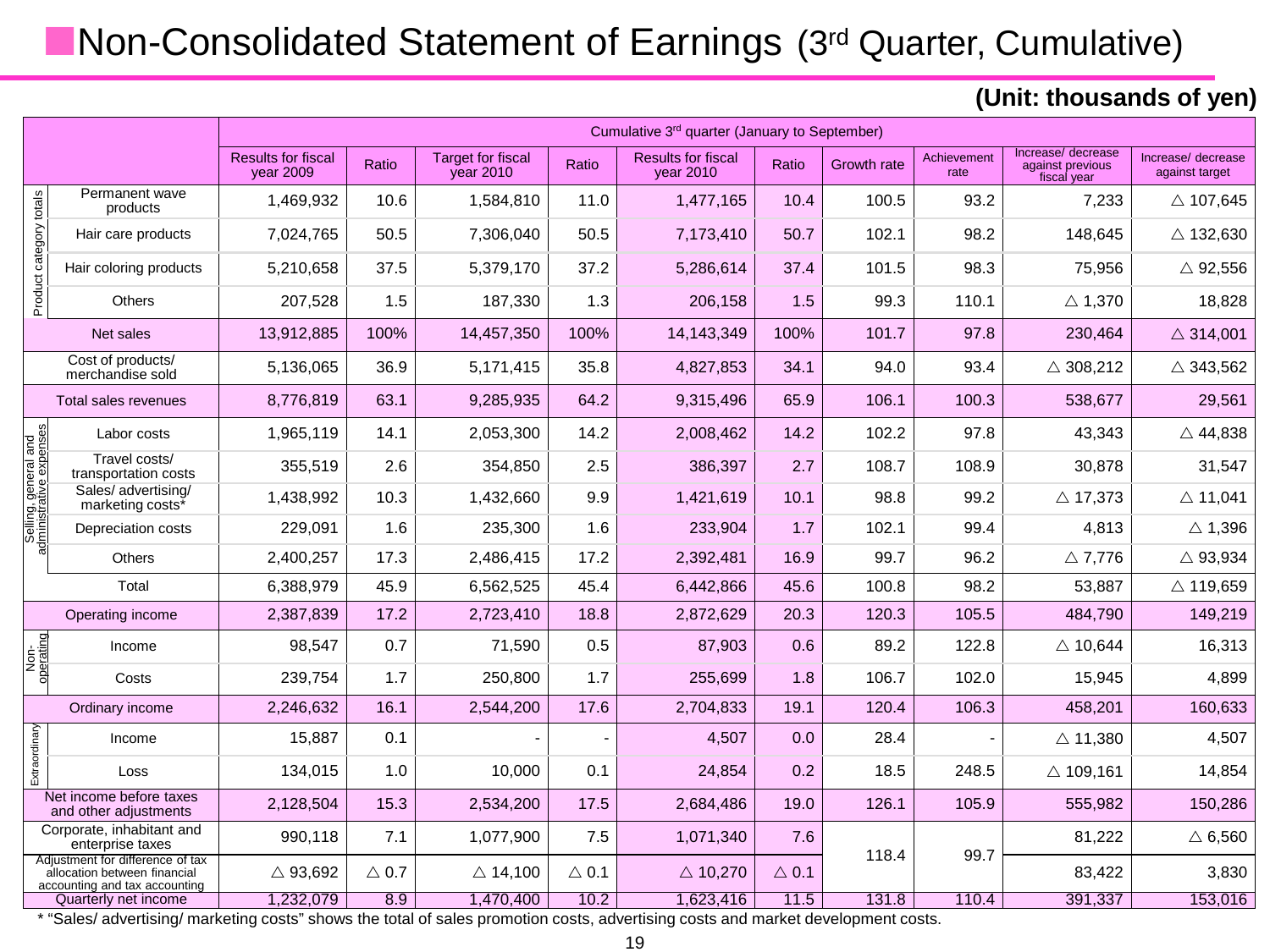### **Non-Consolidated Trends in Facility Investment and Depreciation Costs**

| (Unit: thousands of yen)                       |                            |                            |                            |                            |                               |                                     |  |  |  |  |  |  |
|------------------------------------------------|----------------------------|----------------------------|----------------------------|----------------------------|-------------------------------|-------------------------------------|--|--|--|--|--|--|
| Category                                       | <b>Fiscal year</b><br>2006 | <b>Fiscal year</b><br>2007 | <b>Fiscal year</b><br>2008 | <b>Fiscal year</b><br>2009 | January to<br>September, 2010 | <b>Plan for fiscal</b><br>year 2010 |  |  |  |  |  |  |
| <b>Buildings</b>                               | 1,504,249                  | 66,803                     | 137,686                    | 180,052                    | 15,412                        | 1,128,360                           |  |  |  |  |  |  |
| <b>Structures</b>                              | 26,014                     | 565                        |                            | 16,870                     | 9,490                         | 33,690                              |  |  |  |  |  |  |
| Machinery and<br>equipment                     | 600,286                    | 272,887                    | 507,476                    | 214,698                    | 40,329                        | 113,020                             |  |  |  |  |  |  |
| Automobiles and<br>transportation<br>equipment | 4,610                      | 7,697                      | 3,026                      | 6,678                      |                               |                                     |  |  |  |  |  |  |
| Tools, equipment,<br>furniture and fixtures    | 115,006                    | 112,758                    | 221,627                    | 160,694                    | 118,023                       | 176,270                             |  |  |  |  |  |  |
| Land                                           | 1,145,977                  |                            | 414,059                    |                            | $\blacksquare$                |                                     |  |  |  |  |  |  |
| Construction in<br>progress                    |                            | 43,995                     | $\triangle$ 11,722         | 689,312                    | 373,087                       | $\triangle$ 721,580                 |  |  |  |  |  |  |
| Software                                       | 83,573                     | 98,394                     | 95,987                     | 148,570                    | 183,483                       | 312,630                             |  |  |  |  |  |  |
| Software<br>development in<br>progress         |                            | $\overline{\phantom{a}}$   |                            |                            |                               |                                     |  |  |  |  |  |  |
| <b>Others</b>                                  |                            | $\blacksquare$             |                            | 1,000                      | 500                           |                                     |  |  |  |  |  |  |
| <b>Total investment</b>                        | 3,479,716                  | 603,102                    | 1,368,142                  | 1,417,877                  | 740,326                       | 1,042,390                           |  |  |  |  |  |  |
| Depreciation costs                             | 840,737                    | 937,855                    | 997,560                    | 1,089,951                  | 685,292                       | 1,003,080                           |  |  |  |  |  |  |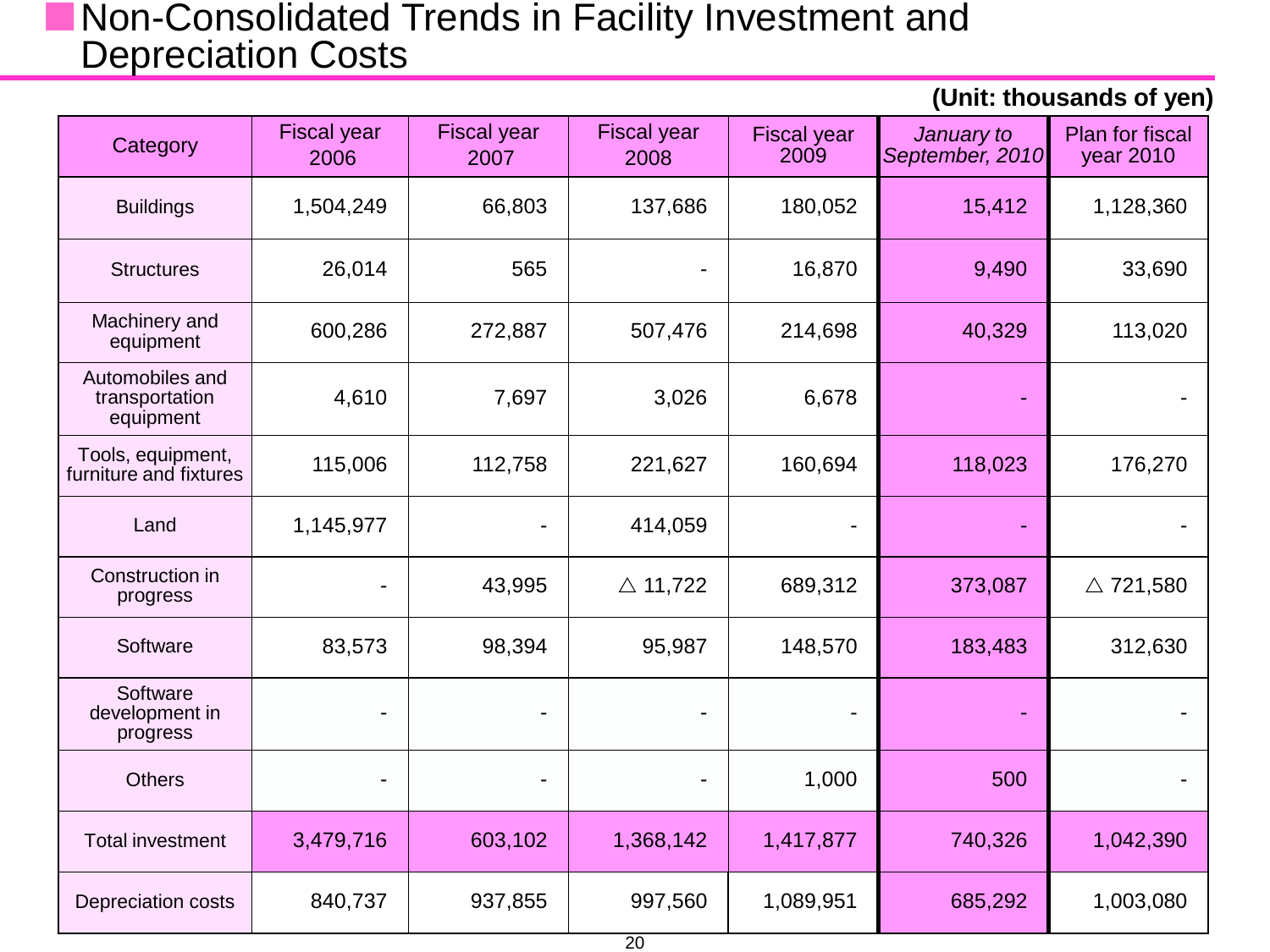Reference Materials

- 1. Hair Cosmetic Shipping Statistics (Milbon)
- 2. Hair Cosmetic Shipping Statistics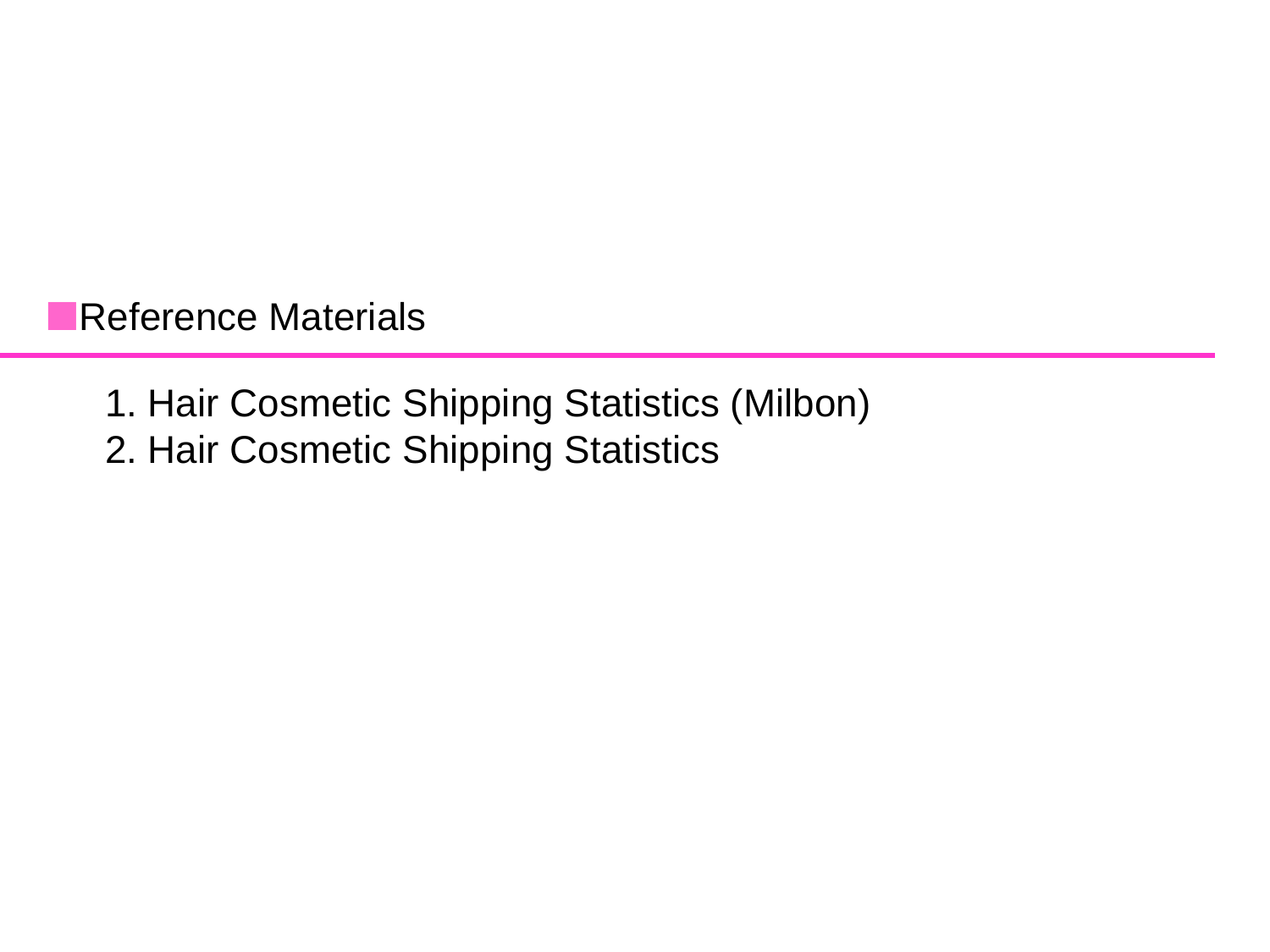# **Hair Cosmetic Shipping Statistics (Milbon)**

|                  | Fiscal year 2009 | Fiscal year 2010                              | <b>Growth rate</b> | <b>Comments</b>                                                                       |
|------------------|------------------|-----------------------------------------------|--------------------|---------------------------------------------------------------------------------------|
|                  |                  | (January to September) (January to September) |                    |                                                                                       |
| Shampoo          | 1,196,474        | 1,207,827                                     | 100.9              | Deesse's Neu                                                                          |
| <b>Rinse</b>     | 252,665          | 229,496                                       | 90.8               |                                                                                       |
| Hair tonic       | 213,614          | 208,294                                       | 97.5               |                                                                                       |
| <b>Treatment</b> | 4,079,171        | 3,782,147                                     | 92.7               | Deesse's Linkage-HY/<br>Inphenom/Deesse's Aufhe/<br>Deesse's Remu/Deesse's<br>Estqual |
| Hair cream       | 12,453           | 6,700                                         | 53.8               |                                                                                       |
| Hair conditioner | 981,938          | 1,456,145                                     | 148.3              | Qufra/Deesse's Aprou/<br>Prejume WaxPrejume Luviento                                  |
| Hair spray       | 705,717          | 709,106                                       | 100.5              |                                                                                       |
| Hair dye         | 5,526,585        | 5,607,935                                     | 101.5              | Ordeve/ Liseinter/ Farglan                                                            |
| Permanent        | 1,558,308        | 1,565,791                                     | 100.5              | Liscio/ Prejume                                                                       |
| <b>Others</b>    | 218,057          | 217,467                                       | 99.7               | Furniture and fixtures, etc.                                                          |
| Sales rebates    | $-832,101$       | $-847,562$                                    | 101.9              |                                                                                       |
| <b>Total</b>     | 13,912,885       | 14, 143, 349                                  | 101.7              |                                                                                       |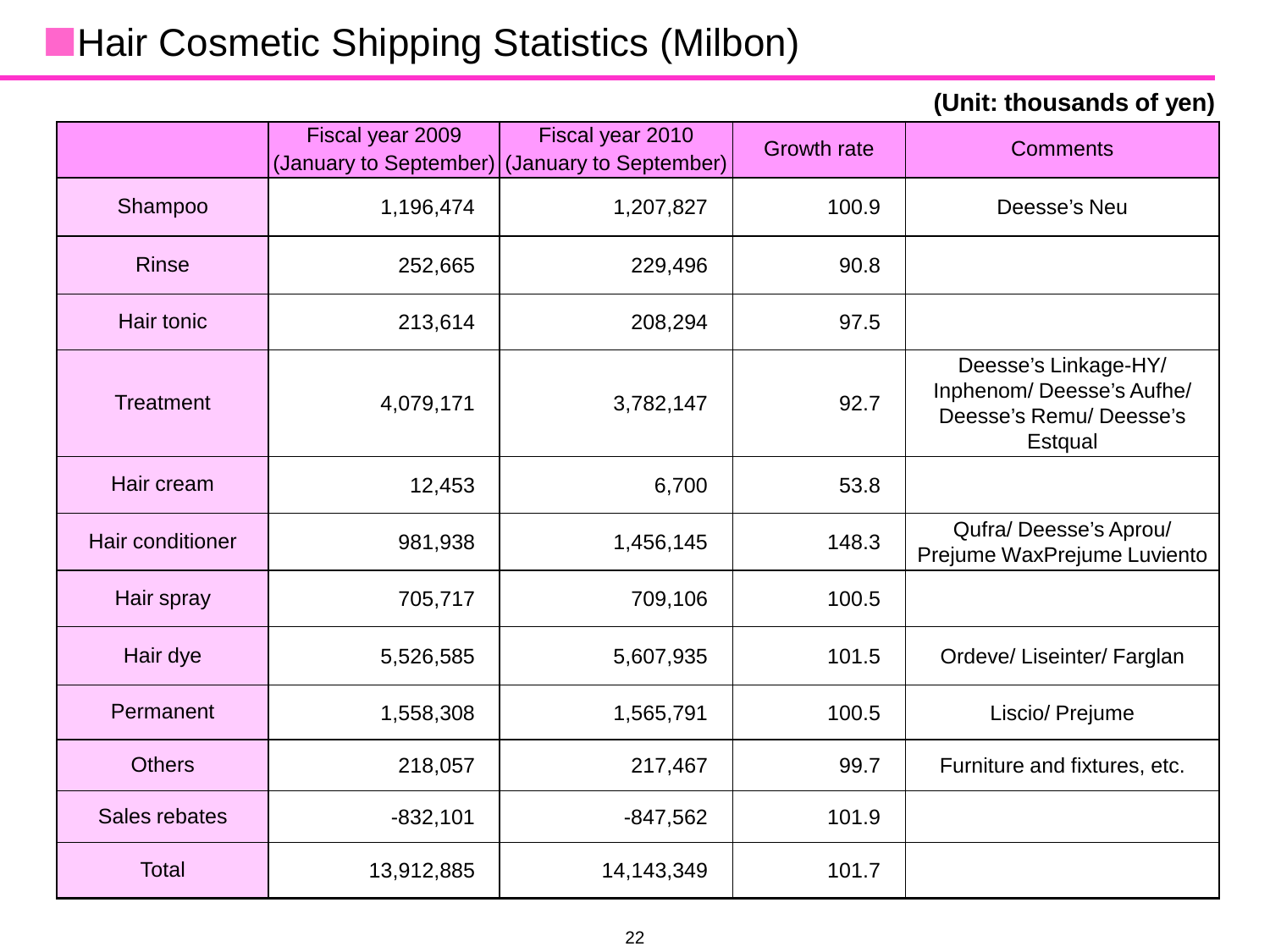# **Hair Cosmetic Shipping Statistics**

**(Unit: millions of yen)** 

|                      |                                      | January         | February       | <b>March</b>    | April           | May             | June           | July            | August | September | October | November | December | Total<br>(January to<br>July) | Growth rate<br>(%) |
|----------------------|--------------------------------------|-----------------|----------------|-----------------|-----------------|-----------------|----------------|-----------------|--------|-----------|---------|----------|----------|-------------------------------|--------------------|
|                      | Fiscal year 2009                     | 6,942           | 7,660          | 9,168           | 8,754           | 8,472           | 10,403         | 9,253           | 8,357  | 8,830     | 8,832   | 8,050    | 9,807    | 60,652                        |                    |
| Shampoo              | Fiscal year 2010                     | 7,033           | 6,841          | 8,792           | 8,688           | 8,569           | 9,248          | 11,382          |        |           |         |          |          | 60,553                        | 99.8%              |
|                      | Difference                           | 91              | $-819$         | $-376$          | $-66$           | 97              | $-1,155$       | 2,129           |        |           |         |          |          | $-90$                         |                    |
|                      | Fiscal year 2009                     | 2,229           | 2,269          | 3,075           | 2,585           | 2,392           | 3,009          | 2,879           | 2,360  | 2,683     | 2,584   | 2,031    | 2,561    | 18,438                        |                    |
| Rinse                | Fiscal year 2010                     | 2,343           | 2,024          | 2,273           | 2,487           | 2,488           | 2,553          | 2,643           |        |           |         |          |          | 16,811                        | 91.2%              |
|                      | Difference                           | 114             | $-245$         | $-802$          | $-98$           | 96              | $-456$         | $-236$          |        |           |         |          |          | $-1,627$                      |                    |
|                      | Fiscal year 2009                     | 1,155           | 1,170          | 1,526           | 1,397           | 1,390           | 1,548          | 1,694           | 1,509  | 1,503     | 1,381   | 1,471    | 1,586    | 9,880                         |                    |
| Hair tonic           | Fiscal year 2010                     | 1,098           | 1,346          | 1,380           | 1,359           | 1,339           | 1,644          | 1,404           |        |           |         |          |          | 9,570                         | 96.9%              |
|                      | Difference                           | $-57$           | 176            | $-146$          | $-38$           | $-51$           | 96             | $-290$          |        |           |         |          |          | $-31C$                        |                    |
|                      | Fiscal year 2009                     | 5,037           | 5,797          | 6,724           | 6,410           | 5,733           | 7,285          | 5,844           | 6,097  | 6,720     | 6,592   | 6,508    | 7,644    | 42,830                        |                    |
| Hair treatment       | Fiscal year 2010                     | 5,193           | 5,340          | 7,827           | 6,846           | 6,266           | 7,158          | 7,303           |        |           |         |          |          | 45,933                        | 107.2%             |
|                      | Difference                           | 156             | $-457$         | 1,103           | 436             | 533             | $-127$         | 1,459           |        |           |         |          |          | 3,103                         |                    |
| Pomade, cheek,       | Fiscal year 2009                     | 1,249           | 1,260          | <b>1,360</b>    | 1,384           | 1,144           | 1,496          | 1,718           | 1,384  | 1,376     | 1,376   | 1,257    | 1,438    | 9,611                         |                    |
| hair cream, perfume  | Fiscal year 2010                     | 1,009           | 1,132          | 1,180           | 1,450           | 1,109           | 1,402          | 1,328           |        |           |         |          |          | 8,610                         | 89.6%              |
| oils.                | Difference                           | $-24C$          | $-128$         | $-18C$          | 66              | $-35$           | $-94$          | $-39C$          |        |           |         |          |          | $-1,001$                      |                    |
| Liquid/ foam hair    | Fiscal year 2009                     | 1,075           | 1,446          | 1,520           | 1,508           | 1,171           | 1,341          | 1,321           | 1,275  | 1,270     | 1,274   | 1,177    | 1,479    | 9,382                         |                    |
| conditioners         | Fiscal year 2010                     | 1,048           | 1,981          | 1,520           | 1,562           | 1,159           | 1,431          | 1,186           |        |           |         |          |          | 9,887                         | 105.4%             |
|                      | Difference                           | $-27$<br>454    | 535            | $\Omega$        | 54<br>607       | $-12$           | 90             | $-135$          |        |           |         |          |          | 505                           |                    |
|                      | Fiscal year 2009                     |                 | 532            | 584             |                 | 537             | 753            | 1,434           | 938    | 1,371     | 959     | 842      | 1,059    | 4,901                         |                    |
| Set lotion           | Fiscal year 2010                     | 943             | 697            | 651             | 875             | 773             | 867            | 1,170           |        |           |         |          |          | 5,976                         | 121.9%             |
|                      | Difference                           | 489             | 165            | 67              | 268             | 236             | 114            | $-264$          |        |           |         |          |          | 1,075                         |                    |
|                      | Fiscal year 2009                     | 1,463           | 1,661          | 2,149           | 2,043           | 1,884           | 2,029          | 2,082           | 1,984  | 2,154     | 1,750   | 2,146    | 2,329    | 13,311                        |                    |
| Hair spray           | Fiscal year 2010                     | 1,258           | 1,607          | 1,990           | 1,777           | 1,659           | 2,168          | 1,927           |        |           |         |          |          | 12,386                        | 93.1%              |
|                      | Difference                           | $-205$<br>5,660 | $-54$<br>6,964 | $-159$<br>9,180 | $-266$<br>8,901 | $-225$<br>6,789 | 139<br>7,899   | $-155$<br>8,395 | 8,090  | 9,610     | 8,617   | 7,721    | 10,429   | $-925$<br>53,788              |                    |
|                      | Fiscal year 2009                     |                 |                |                 |                 |                 |                |                 |        |           |         |          |          |                               |                    |
| Hair dyes            | Fiscal year 2010                     | 5,985           | 7,591          | 9,701           | 9,140           | 7,346           | 8,586          | 8,562           |        |           |         |          |          | 56,911                        | 105.8%             |
|                      | Difference                           | 325             | 627            | 521<br>1,391    | 239             | 557             | 687            | 167             |        |           |         |          |          | 3,123                         |                    |
| Other hair cosmetics | Fiscal year 2009<br>Fiscal year 2010 | 989<br>1,029    | 1,090<br>989   | 1,486           | 1,327<br>1,231  | 1,212<br>1,421  | 1,940<br>1,636 | 1,496<br>1,470  | 1,142  | 1,200     | 1,123   | 1,173    | 1,336    | 9,445<br>9,262                | 98.1%              |
|                      | Difference                           | 40 <sup>1</sup> | $-101$         | 95              | $-96$           | 209             | $-304$         | $-26$           |        |           |         |          |          | $-183$                        |                    |
|                      | Fiscal year 2009                     | 26,253          | 29,850         | 36,677          | 34,916          | 30,725          |                | 37,703 36,117   | 33,138 | 36,718    | 34,489  | 32,375   | 39,667   | 232,241                       |                    |
| Total hair cosmetic  |                                      |                 |                |                 |                 |                 |                |                 |        |           |         |          |          |                               |                    |
| products             | Fiscal year 2010                     | 26,937          | 29,547         | 36,801          | 35,414          | 32,128          |                | 36,692 38,373   |        |           |         |          |          | 235,892                       | 101.6%             |
|                      | Difference                           | 684             | $-303$         | 124             | 498             | 1,403           | $-1,011$       | 2,256           |        |           |         |          |          | 3,651                         |                    |

Reference material: Monthly report on chemical industry statistics (Research and Statistics Department, Economic and Industrial Policy Bureau, Ministry of Economy, Trade and Industry)